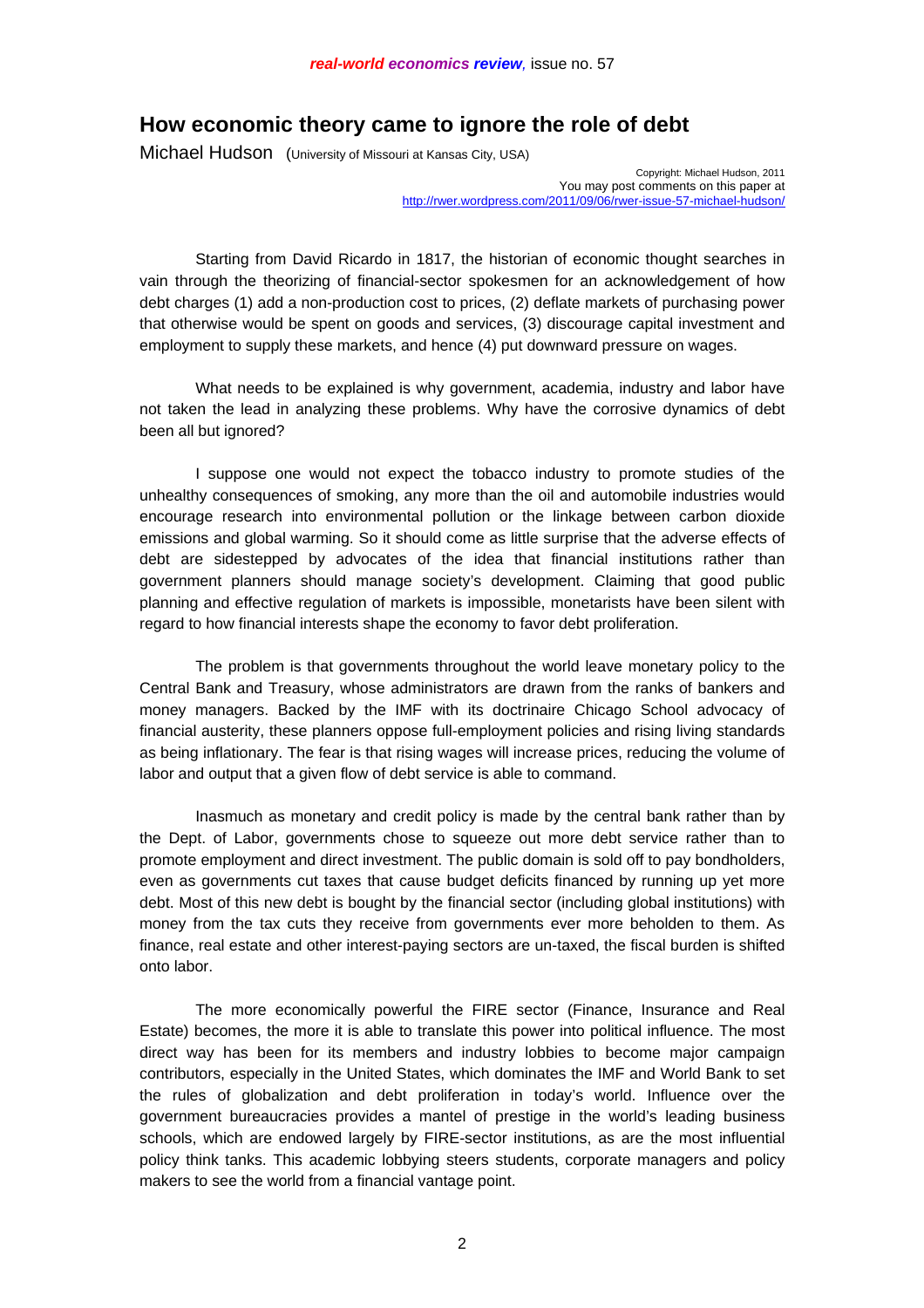Finance and banking courses are taught from the perspective of how to obtain interest and asset-price gains through credit creation or by using other peoples' money, not how an economy may best steer savings and credit to achieve the best long-term development. Existing rules and practices are taken for granted as "givens" rather than asking whether economies benefit or suffer as a whole from a rising proportion of income being paid to carry the debt overhead (including mortgage debt for housing being bid up by the supply of such credit). It is not debated, for instance, whether it really is desirable to finance Social Security by holding back wages as forced savings, as opposed to the government monetizing its social-spending deficits by free credit creation.

 The finance and real estate sectors have taken the lead in funding policy institutes to advocate tax laws and other public policies that benefit themselves. After an introductory rhetorical flourish about how these policies are in the public interest, most such policy studies turn to the theme of how to channel the economy's resources into the hands of their own constituencies.

 One would think that the perspective from which debt and credit creation are viewed would be determined not merely by the topic itself but whether one is a creditor or a debtor, an investor, government bureaucrat or economic planner writing from the vantage point of labor or industry. But despite the variety of interest groups affected by debt and financial structures, one point of view has emerged almost uniquely, as if it were objective technocratic expertise rather than the financial sector's own self-interested spin. Increasingly, the discussion of finance and debt has been limited to monetarists with an anti-government ax to grind and vested interests to defend and indeed, promote with regard to financial deregulation.

 This monetarist perspective has become more pronounced as industrial firms have been turned into essentially financial entities since the 1980s. Their objective is less and less to produce goods and services, except as a way to generate revenue that can be pledged as interest to obtain more credit from bankers and bond investors. These borrowings can be used to take over companies ("mergers and acquisitions"), or to defend against such raids by loading themselves down with debt (taking "poison pills"). Other firms indulge in "wealth creation" simply by buying back their own shares on the stock exchange rather than undertaking new direct investment, research or development. (IBM has spent about \$10 billion annually in recent years to support its stock price in this way.) As these kinds of financial maneuvering take precedence over industrial engineering, the idea of "wealth creation" has come to refer to raising the price of stocks and bonds that represent claims *on* wealth ("indirect investment") rather than investment in capital spending, research and development to increase production.

 Labor for its part no longer voices an independent perspective on such issues. Early reformers shared the impression that money and finance simply mirror economic activity rather than acting as an independent and autonomous force. Even Marx believed that the financial system was evolving in a way that reflected the needs of industrial capital formation.

 Today's popular press writes as if production and business conditions take the lead, not finance. It is as if stock and bond prices, and interest rates, reflect the economy rather than influencing it. There is no hint that financial interests may intrude into the "real" economy in ways that are systematically antithetical to nationwide prosperity. Yet it is well known that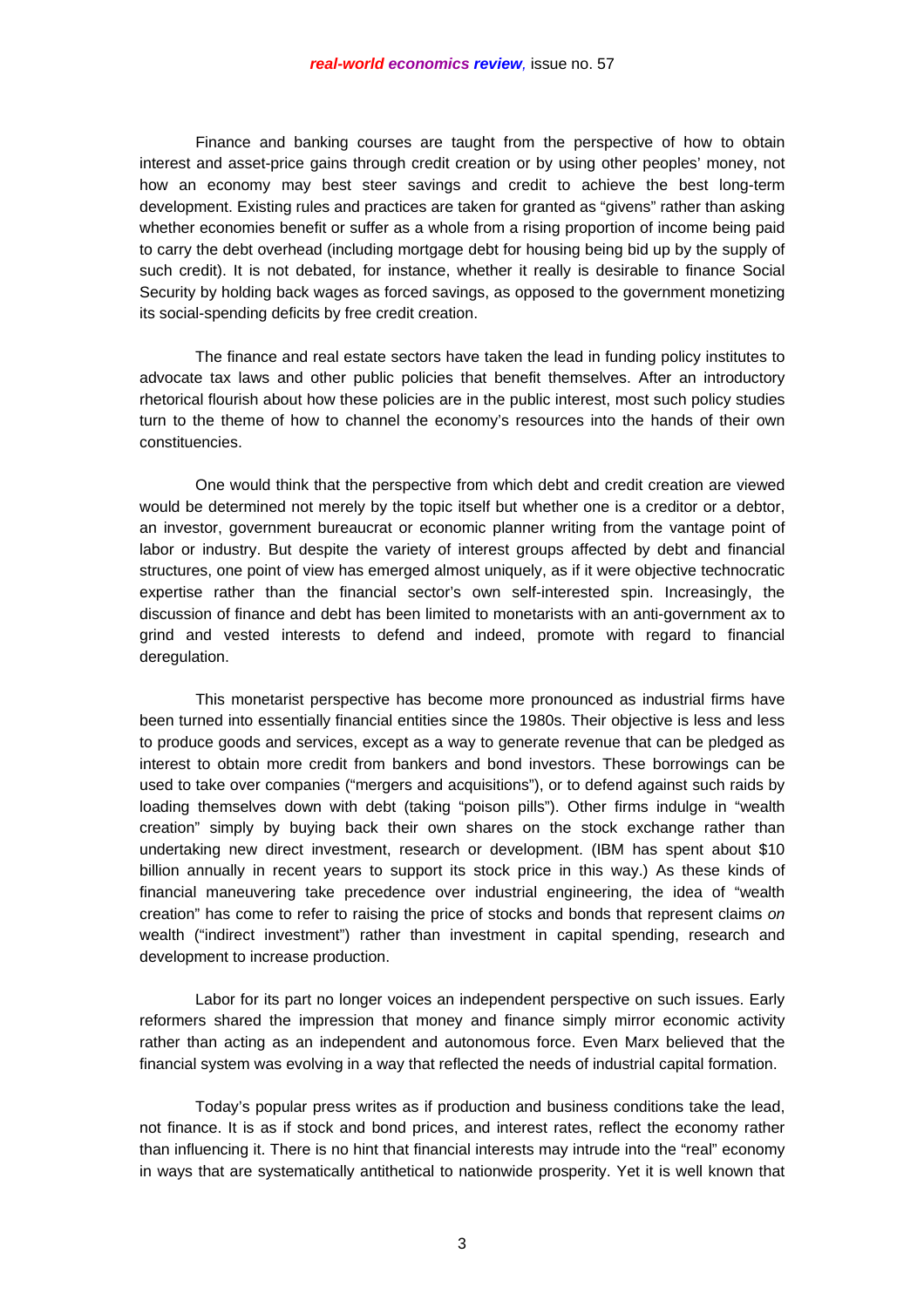central bank officials claim that full employment and new investment may be inflationary and hence bad for the stock and bond markets. This policy is why governments raise interest rates to dampen the rise in employment and wages. This holds back the advance of living standards and markets for consumer goods, reducing new investment and putting downward pressure on wages and commodity prices. As tax revenue falls, government debt increases. Businesses and consumers also are driven more deeply into debt.

 The antagonism between finance and labor is globalized as workers in debtor countries are paid in currencies whose exchange rate is chronically depressed. Debt service paid to global creditors and capital flight lead more local currency to be converted into creditor-nation currency. The terms of trade shift against debtor countries, throwing their labor into competition with that in the creditor nations.

 If today's economy were the first in history to be distorted by such strains, economists would have some excuse for not being prepared to analyze how the debt burden increases the cost of doing business and diverts income to pay interest to creditors. What is remarkable is how much more clearly the dynamics of debt were recognized some centuries ago, before financial special-interest lobbying gained momentum. Already in Adam Smith's day it had become a common perception that public debts had to be funded by tax levies that increased labor's living costs, impairing the economy's competitive position by raising the price of doing business. The logical inference was that private-sector debt had a similar effect.

#### **How national debts were seen to impair economic competitiveness prior to Ricardo**

 An important predecessor of Adam Smith, the merchant Mathew Decker, emigrated from Holland to settle in London in 1702. In the preface to his influential *Essay on the Causes of the Decline of the Foreign Trade*, published in 1744, he attributed the deterioration in Britain's international competitiveness to the taxes levied to carry the interest charges on its public debt. These taxes threatened to price its exports out of world markets by imposing a "prodigious artificial Value . . . upon our Goods to the hindrance of their Sale abroad." Taxes on food and other essentials pushed up the subsistence wage level that employers were obliged to pay, and hence the prices they had to charge as compared to those of less debtridden nations.

 The tax problem thus was essentially a debt problem, which in turn reflected royal military ambitions. Eight centuries of warfare with France had pushed Britain deeply into debt. Interest on the government's bonds was paid by levying excise taxes that increased prices. The cost of doing business was raised further by the high prices charged by the trading monopolies such as the East India Company (of which Decker himself had been a director) that the government created and sold to private investors for payment in its own bonds.

 The system of funding wars by running into debt rather than on a pay-as-you-go basis was called Dutch Financing because, as Adam Smith explained (*The Wealth of Nations*, V, iii; Cannan ed.: 452), "the Dutch, as well as several other foreign nations, [have] a very considerable share of our public funds." In fact, they held more than half of these securities, including shares in major Crown corporations such as the East India Company and Bank of England, on which Britain paid a steady flow of interest and dividends that absorbed much of its trade surplus. "As Foreigners possess a Share of our national Funds," Smith wrote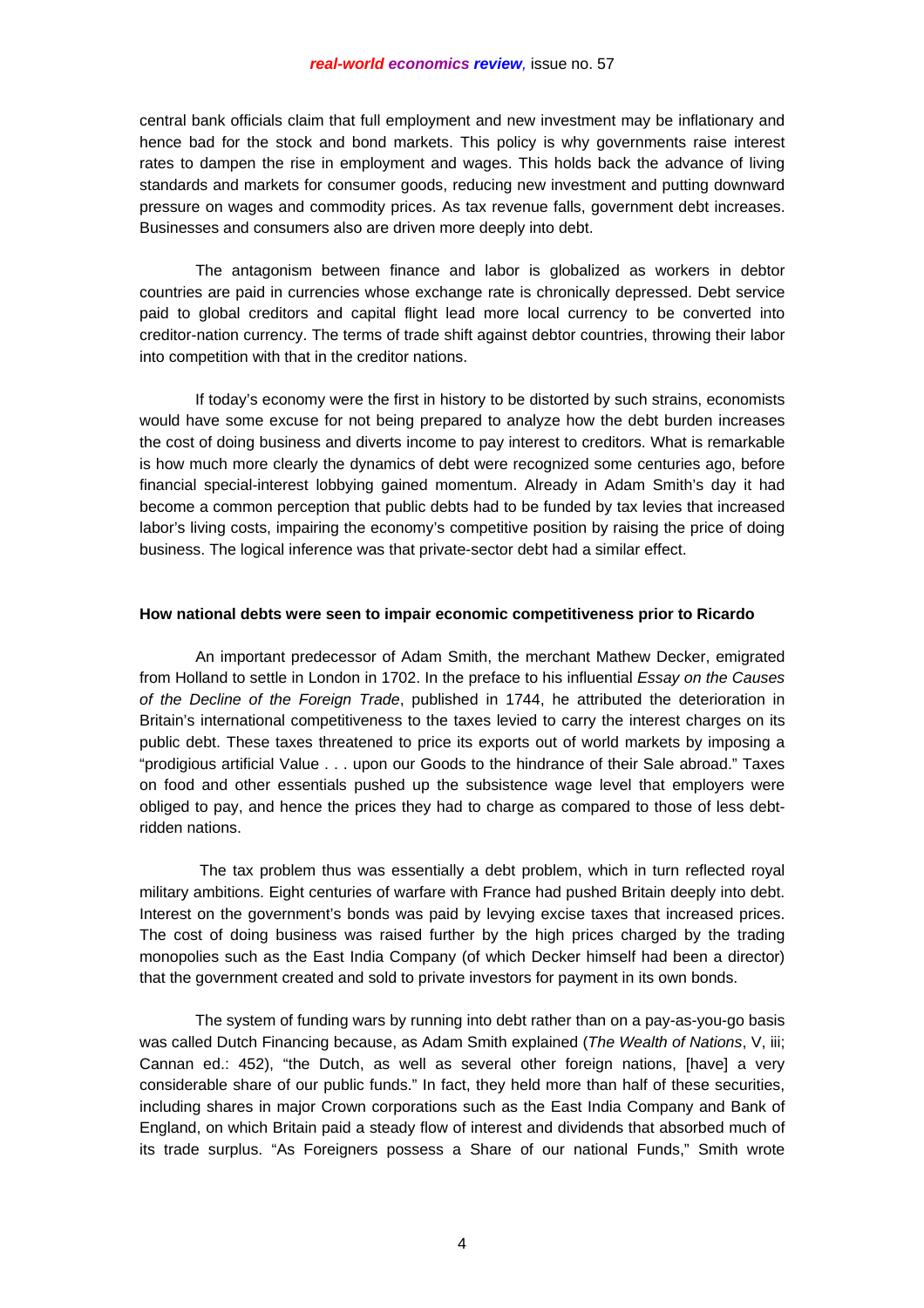(anticipating the complaint of global debtors ever since), "they render the Public in a Manner tributary to them, and may in Time occasion the Transport of our People, and our Industry."

 The economic popularizer Malachy Postlethwayt estimated that Seven Years War (1757-63) cost Britain £82 million. In the year the conflict broke out, his pamphlet on *Great-Britain's True System* (1757:165) explained how the taxes levied to service the public debt had increased the nation's cost structure: "the Sum-Total of these Taxes is at least 31 per Cent. of the annual Expense of the whole People of England. Now, where is the Nation with which we can enter into a Competition of Commerce on equal Terms? And what Matter is the 1 or 2 per Cent. Advantage we boast over some of our Rivals in the interest of Money, towards restoring the Equality between them and us?"

 The economy's financial problem was whether to lend its savings to the government (almost exclusively to finance wars) or invest them in industry and commerce. "The more the Nation runs into Debt," Postlethwayt warned (*ibid*.:20f.), "the more Money will be locked up in the Funds, and the less will there be employed in Trade." Taxing the population to pay interest to public creditors would drain money that otherwise could be used to fund private investment. "Before such Debt took Place, every body possessed their whole Gains," he added (pp. 52f.). "If the present public Debt instead of being encreased, was paid off, the Profits of the Manufacturers, Tradesmen and Merchants, &c. would be all their own," doubling their rate of profit. "This would be equal in every Respect to a Bounty to that Amount on all our Productions and Fabricks: with that Advantage we should be able to undersell our Neighbours; Our People would of Course multiply; Our Poor would find ample Employment; even the aged and infirm might then earn enough to live upon; new Arts and new Manufactures would be introduced, and the old ones brought to greater Perfection."

 Inasmuch as paper credit was convertible into bullion, the outflow of capital and dividends reduced the monetary base for Britain's credit superstructure. This threatened to leave the nation with no wherewithal to employ labor, and hence little domestic market for its own products. Like many of his contemporaries, Postlethwayt (p. 53) decried the remittance of debt service to Dutch investors on the ground that the outflow of bullion led to a monetary stringency, resulting in less production and higher prices. This is just what modern third world debtors have suffered for the past half-century under IMF austerity programs in order to pay their foreign-currency debts.

 Even if all the debt were held at home, Postlethwayt warned (p. 21), "it would not upon that account be less pernicious." Taxpayers would pay the bondholders, who tended to spend their revenue unproductively. Even worse: "Funding and Jobbing too often . . . introduces Combination and Fraud in all Sorts of Traffic. It hath changed honest Commerce into bubbling; our Traders into Projectors; Industry into Tricking; and Applause is earned when the Pillory is deserved." He then described what modern analysts call the crowding-out phenomenon (p. 69):

 The national Debts first drew out of private Hands, most of the Money which should, and otherwise would have been lent out to our skilful and industrious Merchants and Tradesmen: this made it difficult for such to borrow any Money upon personal Security, and this Difficulty soon made it unsafe to lend any upon such Security; which of Course destroyed all private Credit; thereby greatly injured our Commerce in general . . .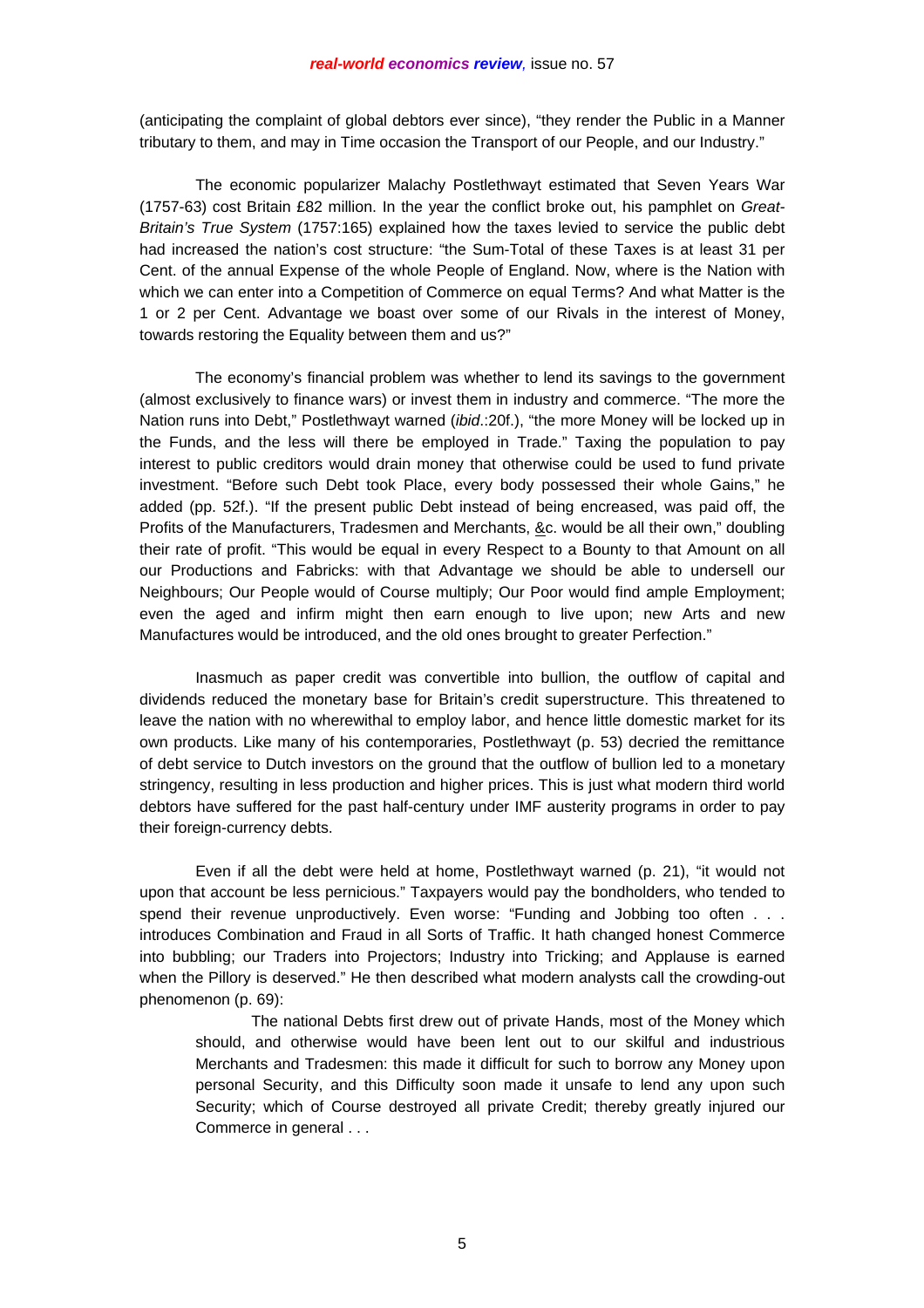These complaints seem so modern that one may ask why Postlethwayt has been so neglected all these years. He might have been speaking of today's Latin American and Asian debtors in concluding (pp. 22f.) that Britain's wars and standing armies "hath overwhelmed the Nation with Debts and Burthens, under which it is at present almost ready to sink; and it hath not only hindered those Debts from being paid off, but will daily contribute to enhance them; for while there is more to be got by Jobbing, than by dischargeing our Debts, all Arts will be used to encrease the new Debts, not to redeem the Old." In a similar way the protests by Smith and Decker against the sale of public monopolies anticipated today's complaints that the monopoly profits, dividend payouts and interest charges by the public utilities that Britain sold off to cope with its national debt problems in the 1980s and '90s have increased the costs that the economy's labor and industry must pay.

 The great systematizer of mercantilist principles, James Steuart, pointed to many positive results of England's credit/debt superstructure, but acknowledged that "if we suppose governments to go on increasing, every year, the sum of their debts upon perpetual annuities, and appropriating, in proportion, every branch of revenue for the payment of them; the consequence will be, in the first place, to transport, in favour of the creditors, the whole income of the state, of which government will retain the administration" (*Principles of Political Œconomy* [1767]:II, 349ff.).

 This actually has become the aim of today's ideology of privatization, which goes hand in hand with an advocacy that planning by financial institutions is preferable to that of government – or more to the point, that interest rates, employment, price and wage targets should be set by the Federal Reserve Board. In view of what has happened to today's debt-wracked economies, such warnings as those of Steuart were prescient. Britain's government was threatened with the prospect of being turned into little more than a collection agent for overseas bondholders and a rising vested financial interest at home.

 If public borrowing forced up interest rates and diverted money away from productive investment, agricultural and industrial productivity could not keep pace with the growth in debt-service charges. The implication was that wars eroded rather than built British international power, for the decisive levers in Anglo-French rivalry lay beyond the military battlefield, above all in the financial sphere. Higher debts and taxes threatened to increase Britain's production costs and export prices, impairing its balance of trade regardless of the nation's military victories. Bullion would flow out and industry would stagnate, leaving Britain without the monetary sinews needed ultimately to defend itself against nations growing economically stronger.

#### **Adam Smith's views**

 Smith's protest against government profligacy and taxation was essentially an argument against war debts. He saw that new wars could be financed only by running further into debt, as populations were unwilling to support them when they had to pay taxes to defray their costs directly on a pay-as-you-go basis and thus felt the full economic burden immediately. The landed gentry, whose members formed the cavalry and officer corps, supported wars out of patriotism but opposed the proliferation of public debts whose interest charges were defrayed by taxes that fell ultimately on their own property. When the barons had opposed royal taxation in medieval times, rulers avoided the tax constraint by borrowing from Italian bankers and other lenders.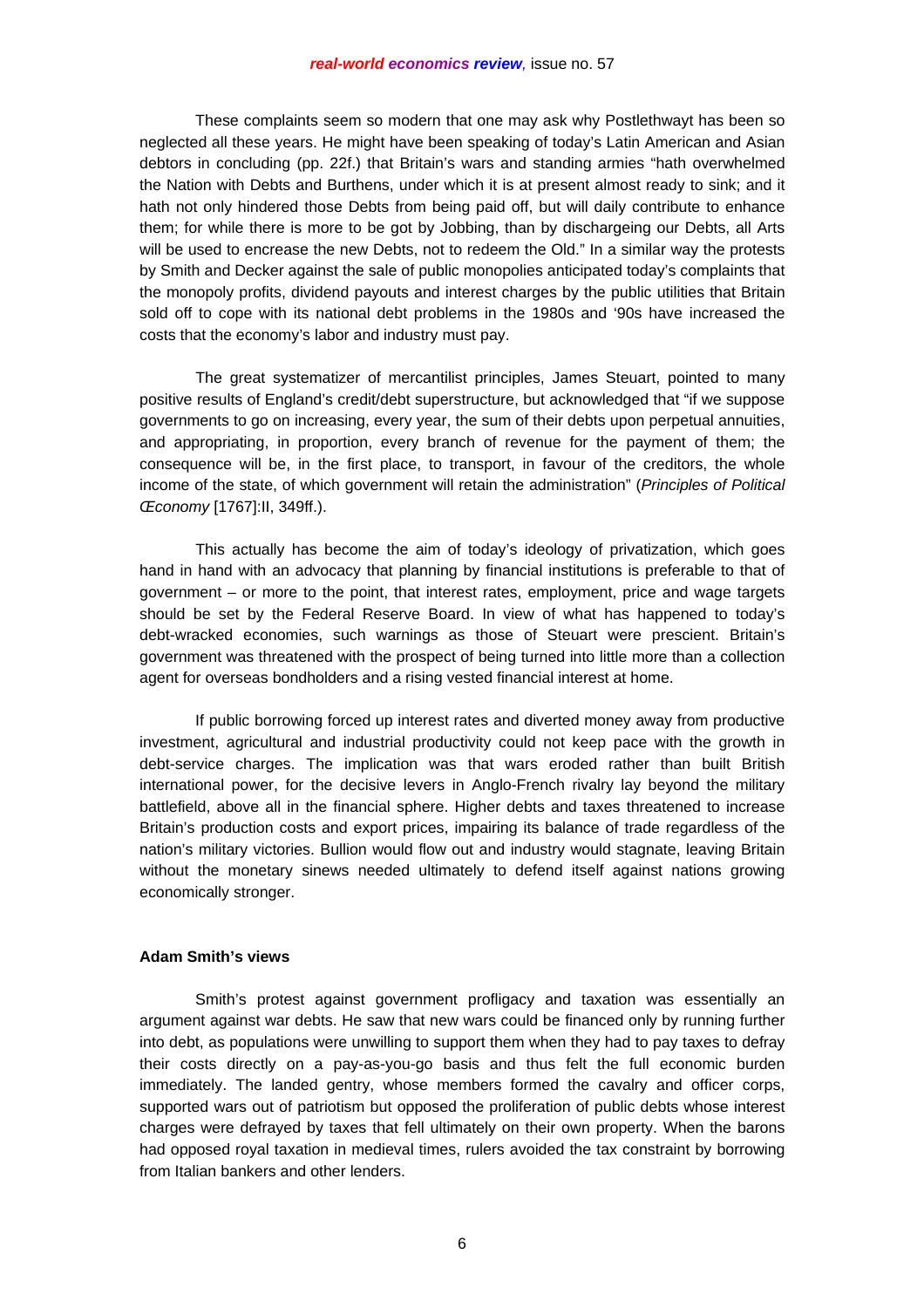By the  $18<sup>th</sup>$  century, governments had turned to more anonymous Dutch and domestic investors. This created a vested interest of bondholders. And it was only natural for them to portray their lending in as patriotic and economically productive a light as they could, claiming to provide capital to the nation. However, Smith wrote (V, iii; Cannan ed. pp. 460ff.): "The opinion that the national debt is an additional capital is altogether erroneous." Debt was just the opposite of an engine of development. A nation's real wealth lay in its productive powers, not its money or the buildup of financial securities. These were only the shadowy image of real wealth. In fact, Smith explained, the policy of funding wars by bond issues diverted money that taxpayers could use more productively for direct investment. Taxes to pay debt service were "defrayed by the annual destruction of some capital which had before existed in the country; by the perversion of some portion of the annual produce which had before been destined for the maintenance of productive labour, towards that of unproductive labour."

 Smith thus joined Decker, Postlethwayt and other critics of the Funding System in observing that public debts forced up taxes to pay interest charges – money that otherwise would be "employed in maintaining productive labour." Whereas industrial and commercial borrowers invested the proceeds to acquire capital whose earnings served to pay off the debt, governments borrowed to wage wars. A deteriorating economic spiral ensued as the taxes needed to carry these debts threatened to "diminish or destroy the landlord's ability to improve his land, and induce the owner of capital to remove it from the country" (pp. 464f.).

 By the time Smith published *The Wealth of Nations* there seemed to be little likelihood of Britain paying down her national debt. Tax revenues had become "a fund for paying, not the capital, but the interest only, of the money which had been borrowed . . ." (pp. 450f.). He warned that at some point the burden of war debts would drive the belligerent nation bankrupt, for "Bankruptcy is always the end of great accumulation of debt."

 Public bondholders felt little obligation to promote long-term investment for the nations to whose governments they lent money. Although "a creditor of the public has no doubt a general interest in the prosperity of the agriculture, manufactures, and commerce of the country, he has no interest in the good condition of any particular portion of land, or in the good management of any particular portion of capital stock." All that creditors really cared about was the government's power to levy taxes to raise the revenue to pay their debts. When the debt and tax burden had impoverished a country, they could remove their capital to other lands to repeat the process, as has happened again and again.

 In sum, the ability of Britain's government to wage war rested on its power to run up debt, which in turn rested on the power to tax. The struggle to free the economy from taxes involved freeing it from public debt, and this required constraints on royal ambitions. Tax charges were not direct production costs, but were the price to be paid for military selfindulgence financed by bonds and other borrowings or the sale of the public domain and monopolies. Such taxes and sell-offs threatened to grow as military technology was becoming more capital-intensive for shipbuilding and cannon, and as the field of conflict with France stretched to America.

 In this perception lay the seeds of the economic individualism of Adam Smith and many of his Whig contemporaries. If Britain were to secure a commercial advantage, it would have to reduce the taxes that had been imposed to carry its war debts. This entailed loosening the Old Colonial System so that economic competition would replace military and political coercion.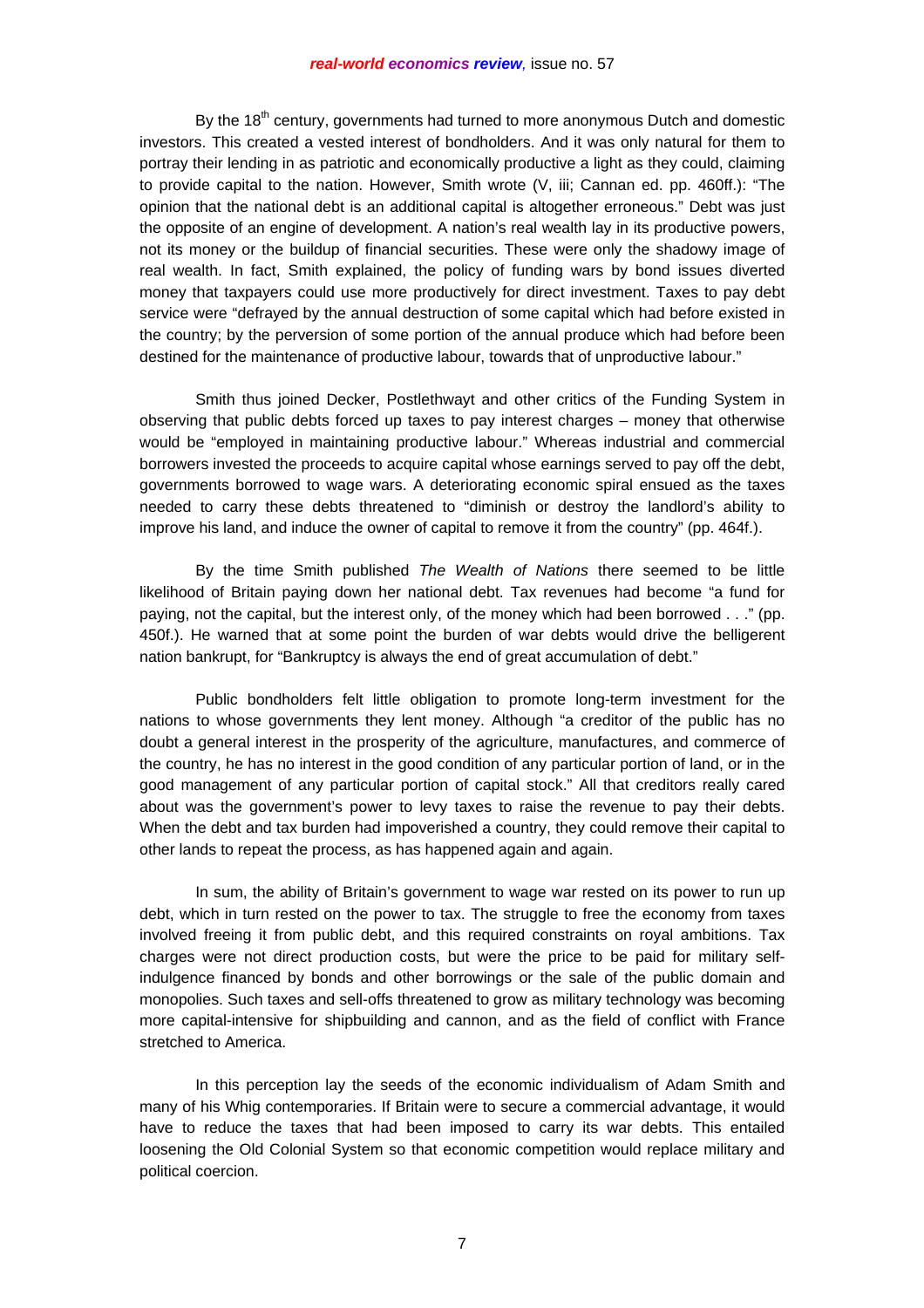### **How Ricardo's value and trade theory ignored the impact of debt and interest charges**

 The debt discussion peaked at a time before most modern readers imagine that economic theory began. It was the bond-broker Ricardo that ended the discussion rather than moving it forward. His labor theory value focused only on the direct costs of production, measured in labor time. Credit and interest charges did not enter into his model. Workers earned the subsistence wage, and capital was valued in terms of the labor needed to produce it. The land was provided freely by nature, and its natural fertility (and hence, economic rent) was not a cost of production. As for the taxes to which Ricardo referred in his 1817 *Principles of Political Economic and Taxation*, they were the tariffs levied on agricultural products, not taxes levied to pay bondholders. Yet as the economic historian Leland Jenks has observed (1927:14ff.), Britain's government paid out some three-fourths of its tax revenue as dividends to bondholders in the typical year 1783. "Nine million pounds were paid to *rentiers* when the entire annual turnover of British foreign trade did not exceed thirty-five millions."

 By 1798, in the wake of the American and French Revolutions, William Pitt's financial policy of borrowing rather than running government on a tax-as-you-go basis imposed interest charges so heavy that, in Jenks' words, "the nation was mortgaged to a new class of society, the *rentiers*, the fundholders, for an annual sum of thirty million pounds, three times the public revenue before the revolutionary wars. The bulk of this sum was being collected in customs, excise and stamp duties, and constituted an engine by which wealth was transferred from a large consuming public to the much smaller number who owned consols," that is, government bonds with no fixed maturity, paying interest only – forever.

 Prices for gold and other commodities had drifted upward after the paper pound's convertibility into gold was suspended in 1798. This set the stage for postwar depression after the Napoleonic Wars ended in 1814 and the Bank of England decided to restore the convertibility of sterling currency into gold at the low prewar price level. Debtors had to repay their obligations in money that was becoming more expensive, giving bankers and bondholders a free ride. Seeking to avoid blame, they nominated Ricardo for a safe seat in Parliament to represent their interests.

 He set about to convince voters (still made up mainly of property holders) that the nation's economic problems were not caused by debt deflation, but by the Corn Laws, as Britain's agricultural tariffs were called. These high tariffs supported high domestic prices for agriculture on the logic that high food prices would support rental earnings that could be invested to increase output. Over time this would enable Britain to replace imports with higher domestic production levels. But Ricardo argued that higher prices merely would give protected industries a free lunch, above all in the form of land rent, assuming no investment of this revenue to enhance productivity. Ricardian value theory provided a way to measure this unearned income, the element of price that had no counterpart in cost outlays except for the least efficient, highest cost (zero-rent) producers.

 Given the subsistence conditions of the day, wages reflected food prices. These in turn reflected agricultural productivity. As Britain's population growth forced resort to poorer soils to produce the crops needed to feed it, producers on the most fertile land enjoyed a widening margin of market price in excess of their own low costs. The marginal supply price was determined by production costs on the least fertile soils, as long as protective tariffs blocked consumers from buying from lower-cost suppliers abroad.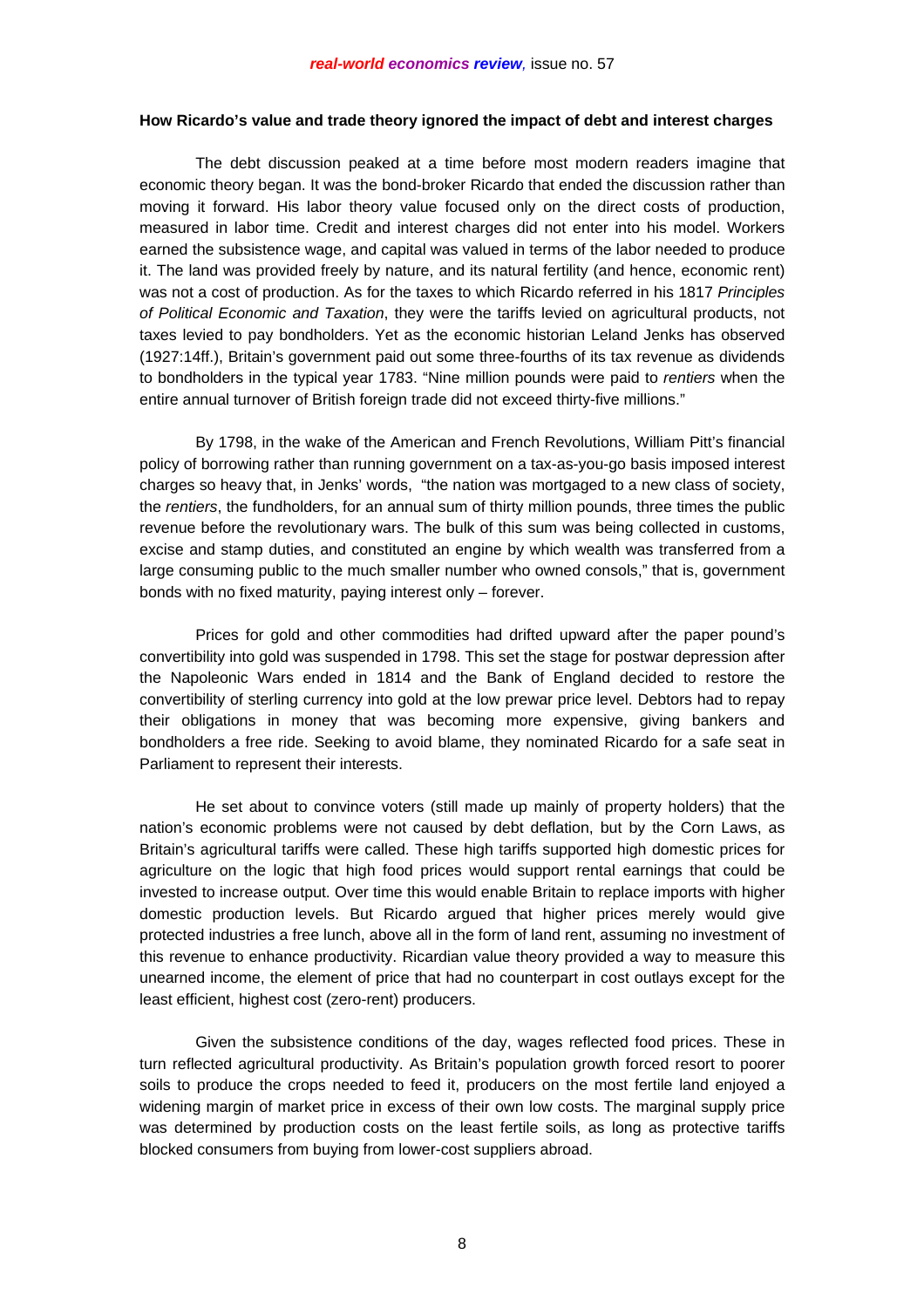Ricardo portrayed this agricultural cost differential – economic rent – rather than interest as the paradigmatic form of unearned income. It was an element of price that had no corresponding cost of production for well-situated producers. The best way to minimize it, he explained, was for Britain to open its markets to foreign producers, so that high-cost soils would not need to be brought into cultivation. In exchange, foreigners would be asked to open their own markets to British manufactures. Each nation would produce what it was "best" at producing.

 This tradeoff became the new objective of British diplomacy, whose market-oriented strategy replaced the Old Colonial System's coercive prohibitions against colonial manufacturing. Underlying this new policy was the perception that if Britain were to undersell its potential rivals to become the workshop of the world, it needed to minimize the money wages it paid its labor. The work force could be fed least expensively by importing grain rather than supplying it with high-cost domestic production. From 1817 through the repeal of the Corn Laws in 1846 the great political struggle in Britain therefore was between the free-trade Manchester School and the protectionist landed interest. In the United States, Germany and other countries the fight was between industrial protectionists and agricultural free traders who hoped to exchange their raw materials for relatively cheap British manufactures.

 Ricardo was the first major economist to be a financier since John Law, who had managed France's Mississippi Bubble a century earlier, in the 1710s. At first glance it seems ironic that a bond broker should have developed classical trade theory in a way that viewed exchange essentially as barter rather than analyzing of how public and private-sector debt levels influenced production costs. Of all people who should have been aware of the financial elements of costing, it would seem that a bond broker would have had a comparative advantage in incorporating such considerations into his trade theory. Yet one looks in vain for a discussion of how debts and the taxes to carry them affected prices and international pricing.

 Today, global competitiveness in automotives, steel-making and other capitalintensive industries turns less on wage rates than on variations in the cost of financing investment – interest rates and debt/equity ratios, taxes, subsidies and land or rent charges. Yet such financial considerations do not appear as elements of production cost in Ricardo's value theory, nor do they appear in today's Chicago School monetarism that stands in line with Ricardian doctrine. By focusing on labor-time proportions, Ricardo implied that non-labor expenses such as interest did not really matter. As for taxes, they mattered to the extent that import tariffs forced up the price of labor's food and other necessities, but there was no memory of the long analytic tradition that attributed taxes to the Funding System's interest payments on the public debt. Hence, the policy conclusion of Ricardo's comparative labortime approach to international trade theory was not that nations should avoid going into debt, but that they should abolish their tariffs to lower prices.

 This limited approach implicitly took bond brokers and bankers off the hook from accusations that their debt charges impaired the nation's well being. Ricardo's advocacy of free trade and its consequent specialization of production among countries promised to create a growing commercial loan market and an even larger bond market to finance transport infrastructure such as railroads, canals and shipbuilding.

 No prior economist had claimed that public and private debt levels did not affect competitiveness. Yet this is what Ricardo's trade and value theory implied by not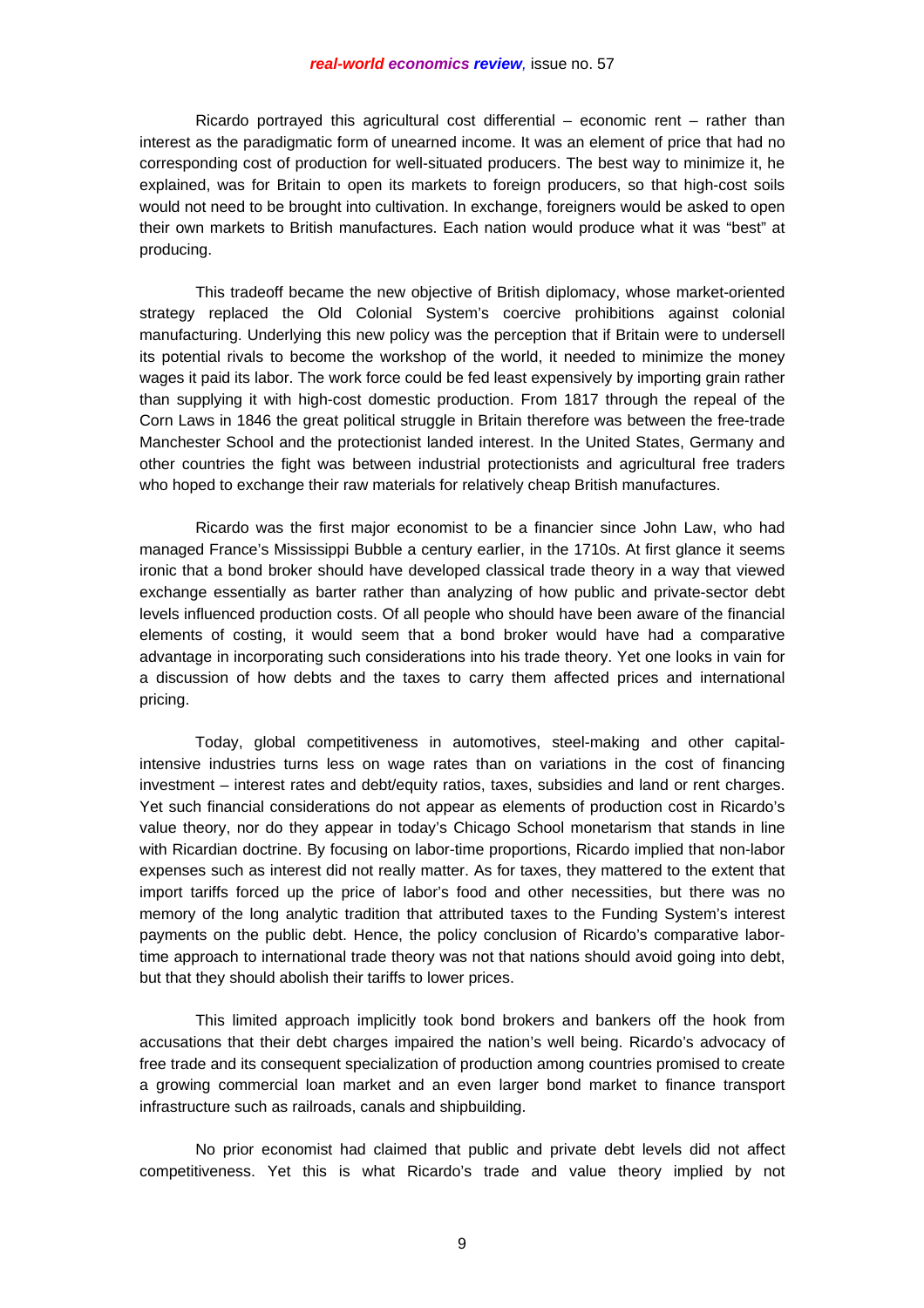acknowledging any impact of debt service or that monetary stringency had to be imposed to stem the drain of bullion to pay foreign creditors. In these respects he was like an individual viewing the world around him, but not seeing himself (or in this case, finance) in the picture. He denied that paying foreign debts had any serious economic impact, depicting them as being self-financing by an automatic monetary adjustment process. This approach rationalized the kind of deflationary austerity imposed today on hapless debtor countries, providing the conceptual foundation for modern IMF and World Bank austerity doctrines.

 Inasmuch as money and credit are forms of debt, one would think that monetarists working for central banks, finance ministries and business schools would analyze the debt burden and its interest charges, but they have followed Ricardo's shift of emphasis away from discussing its impact. Yet so powerful was his labor theory of value – powerful largely because of its abstraction, not its economic realism – that it led subsequent generations to speculate about how economies might function if debt and other non-labor costs had no effect on national competitiveness, living standards and the polarization of incomes and wealth.

 Europe's 1815-1914 century of relative peace reduced the need for war financing, alleviating concerns about the public debt. The soaring productive powers of labor, capital and land enabled economies to carry higher levels of debt, financed readily by the growth of savings. The financial interests threw their weight behind industry. Opposing the landed aristocracy's Corn Laws, economic theory focused on price competitiveness as determined by labor productivity, using food prices as a proxy for wage levels. Credit was depicted as financing capital formation, headed by public spending on railroads, canals and other internal improvements in Britain and overseas.

 Landholders had not yet become a major market for lenders. Except for insiders, personal and mortgage debts were viewed more as emergency measures than as a catalyst to get rich quickly. For all but a few financial operators the practice of debt pyramiding – borrowing money to buy properties steadily in price – would have to await the modern era of asset-price inflation. There was little hint that financiers and real estate interests would join to form a *rentier* bloc. Nobody anticipated the degree to which urban real estate would develop into the banking system's major loan market, in which developers, speculators, absentee owners and homeowners would pay most of the land's net rental revenue to mortgage lenders.

#### **From the critique of economic rent to the critique of property rights of rentiers**

 Ricardo was the first major economist to portray protectionist landlords as having interests at odds with those of society at large. However, he believed that the rent problem – economic free rides – could be solved and British industrialization put on a firm footing by embracing free trade. His doctrines supported the flowering of trade credit and international investment, which were making quantum leaps forward in his day.

 The opposition of Ricardian value and rent theory to Britain's vested interests, the landed aristocracy surviving from Britain's feudal past, made his approach seem progressive. What seems surprising in retrospect is the degree to which landlord spokesmen followed the shift of attention to rent, letting themselves be distracted from the analysis of how debt financing threw the brunt of carrying public spending onto their class.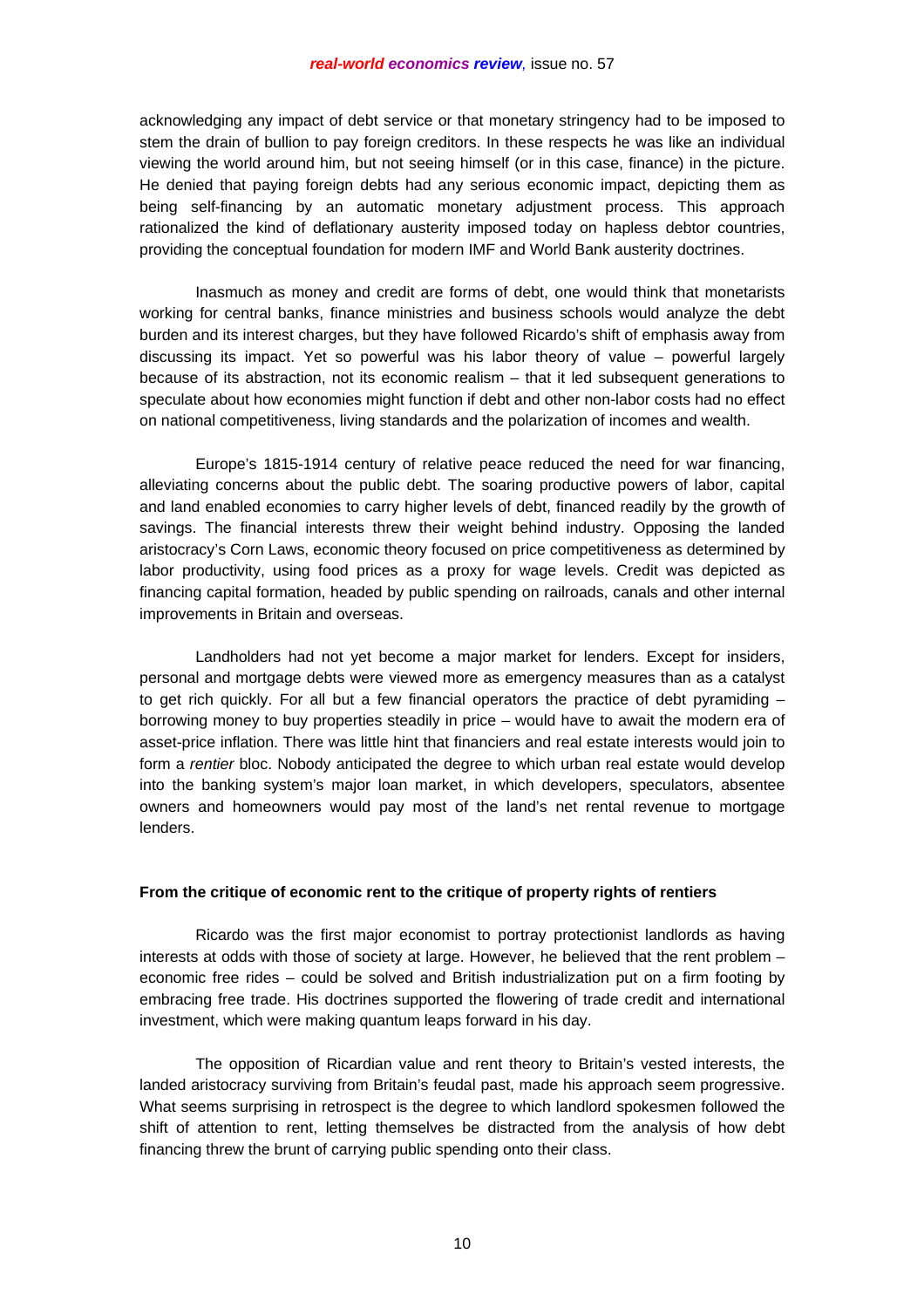In pointing out that landlords spent their rental income on servants, coach-makers and other such labor, Thomas Malthus emphasized the role of macro-economic demand, but did not discuss how debt service was deflationary. Defending the Corn Laws, his point was that although landlords and their employees might be unproductive, at least they spent their wages on the products of industry, spurring the domestic market. Ricardo's free trade proposals aimed at supporting industry more directly, by repealing the tariffs that obliged employers to pay their workers high enough wages to cover the nation's highly protected grain prices.

 Adam Smith had remarked that landlords liked to reap where they had not sown, he also described their objective as being to promote prosperity inasmuch as they were the major beneficiaries of a thriving economy and growing population. Ricardo agreed that they were its major beneficiaries, but accused them of gaining passively via a free ride – economic rent. He believed that economic rent was caused by fertility differentials inherent in nature, and that nothing could alter "the original and indestructible powers of the soil" responsible for the natural superiority of some lands to others. When Malthus argued that landowners would invest their rental income in the land to improve its yields so as to earn more revenue, Ricardo replied that even if landlords did this, it would not overcome the differentials in soil fertility responsible for causing economic rent. Overall productivity might rise if fertilizer or machinery were applied to the soil, but the yield proportions would remain unchanged! The agricultural chemistry of Justus von Liebig and Thaer soon showed that this assertion was unscientific, but Malthus did not criticize this, nor did he criticize the financial blind spot in Ricardian reasoning. Despite the fact that it was mainly the landlords that were taxed to pay interest on government borrowings, they let the debt issue simply was shelved.

 As resentment against the public debt and creditors waned, hostility toward landlords peaked. Yet although Ricardo accused protectionism of increasing rents, he did not challenge the property rights of landlords to receive them. He shifted the economic policy debate away from the interest problem to that of rent, but did not question the property rights of landed *rentiers* any more than those of financial *rentiers*. It was the philosophic radical John Stuart Mill, son of the economic journalist and Ricardian popularizer James Mill, who made a more far-reaching argument against the right of landlords to receive rent that once had accrued to the public domain. For J. S. Mill such rent was the ultimate free ride. He believed that rents (most of which were on inherited lands) should be returned to the public domain as the tax base, as it had been in feudal times.

 This brought into question property rights as such, an inquiry that was pursued with the greatest intensity in France, and soon would be questioned even more radically by the Marxists. It was first in France, in the wake of the French Revolution's overthrow of the monarchy and feudal aristocracy, that a more radical challenge to property would be made, including a challenge to the interest collected by the banking families that had emerged to create a new, post-feudal power.

#### **Banking theory and industrialization**

 Although British banks were all in favor of the flourishing trade that pro-industrial policies promised to bring about as Britain became the workshop of the world, they played little role in developing an industrial credit market. What they had done for centuries was to provide short-term trade credit, discount bills of exchange and transfer international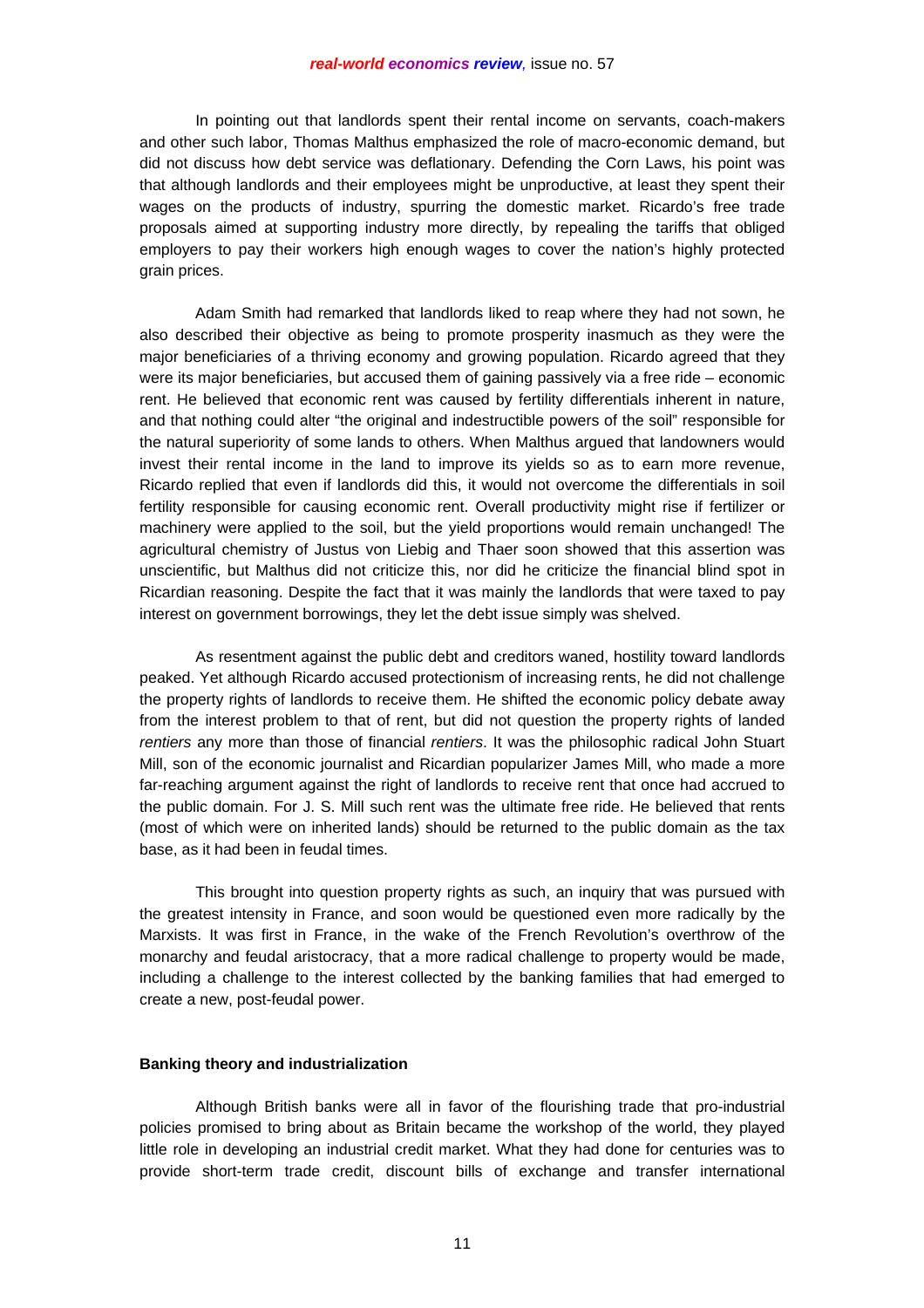payments. Such lending promised to grow as a result of the global specialization of production that Ricardo's free-trade policies aimed to promote, but that was the extent of matters. Railroads, canals and other infrastructure used the stock and bond markets rather than banks for their long-term funding. Even so, Britain's security markets did not provide its industry with long-term credit to anywhere near the degree achieved by the financial systems developed in continental Europe.

 The economic dislocations in all countries after 1815 made it clear that banking and financial structures would determine which nations would ride the crest of the Industrial Revolution. Stepping back to take a broad view of what their nations needed to catch up, it was French and German policy makers that moved banking theory into the industrial age. In France, followers of the Count Claude-Henri de St. Simon (1760-1825) saw that new banking institutions were needed to finance industry, thereby replacing the traditional consumer usury, trade financing and lending to governments. Their theorizing along these lines created a veritable economic religion based on the credit system's role in planning and allocating the resources of industrial society.

 In 1821, St. Simon published *Du Système Industriel*. Among the followers he attracted were Prosper Enfantin and Saint-Amand Bazard, whose ideas were summarized in *Doctrine de Saint-Simon, Exposition, Première année* (1828/29). Subsequent admirers included the social philosopher Auguste Comte, the economist Michel Chevalier, the socialist Pierre Leroux, the engineer Ferdinand Lesseps (whose plans for international canals elaborated ideas initiated by St. Simon) and the brothers Emile and Isaac Pereire who founded the Crédit Mobilier in 1852. Outside of France, St. Simon influenced John Stuart Mill, Marx and other socialists.

 The St. Simonians were the market reformers of their day. One even might call them market evangelists, but what made them more fundamentally radical than today's libertarians was the fact that they treated the inequalities caused by inherited wealth as market imperfections to the extent that such power was not earned directly through one's own ability and merit. As an enlightened democratic aristocrat St. Simon saw hereditary privilege as a parasitic burden for society. His 1819 satire *Parabole* depicted the governing aristocracy and *nouveaux riches rentiers* as living easily off their inherited rent and interest revenues rather than playing an active role in promoting industrial development. St. Simon's objective accordingly was to replace the hereditary *rentier* class with a regime based on merit.

 The basic theme was that talent was best able to show its ability in industry, but it needed credit, and this required a reformed financial system. Paramount among the St. Simonian reforms was the principle that credit should be productive, not usurious. Past lending was criticized for indebting the rest of society without putting in place new means of production. To rectify matters governments were urged to coordinate industrial planning so as to provide a productive field for the investment of savings and credit. Each city was to be headed by a mayor acting as *chef-industriel* (head of industry), who would allocate the means of production and set income levels. These banker chiefs were to be appointed by national economic "priests" who would hold ultimate power. In this doctrine lay the seeds of a centralized government *dirigisme*.

A basic issue posed by  $19<sup>th</sup>$  century political economy was who would allocate resources best – the market or government? It was recognized that every economy is planned by someone or other. The St. Simonians, Marxists and "state socialists" of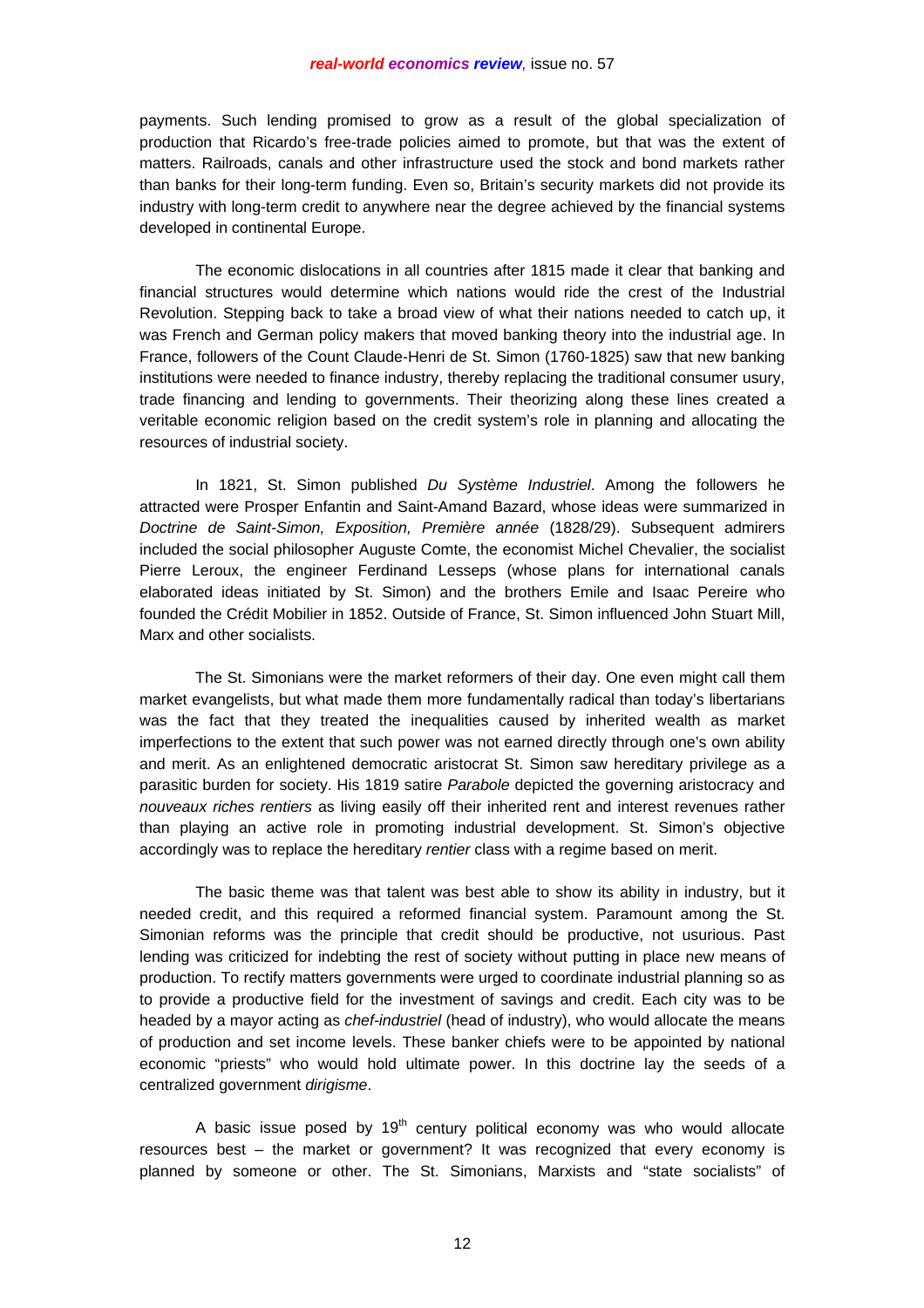Bismarck's Germany believed – and indeed, hoped – that financial engineers would become virtual public planners.

 The St. Simonians proposed a system to operate through financial intermediaries to mobilize and mediate the use of resources. They hoped to transform debt and credit from the burdensome forms imposed by centuries of consumer usury and government war-financing into productive, self-amortizing industrial lending to finance investment in factories, technology and a broad national economic infrastructure. It was expected that as banking and finance were harnessed to serve the industrial imperatives of society, power-driven manufacturing and transport would provide a fertile field for the investment of savings.

 Today's world has fulfilled their expectations in the sense that resources are allocated by planners working for commercial banks, investment banks and other institutional investors, while the chief executive officers of major corporations are concerned more with financial strategy than with industrial engineering. Rather than operating as part of government, however, these financial institutions have become vested creditor interests in a way almost the opposite from that hoped for by St. Simon. The bankers he envisioned were to be elevated as industry's organizers and promoters. In contrast to the industrial innovators of the sort envisioned by Joseph Schumpeter, the St. Simonians industrial capitalist ("*travailleur*") was a financial engineer, seeing where credit best could be applied to promote physical investment and new technology. According to the compilation *Religion saint-simonienne, Economie politique et Politique* (Paris: 1831:98), "the banks perform the role of capitalists in their transactions with those *travailleurs*, to whom they loan money," enabling these "industrious people" to obtain financing (*ibid*.:45; Marx quotes with approval a series of such passages in *Capital* III [Chicago 1909]:714).

 Today's financial management certainly is not unfolding in the way these industrial optimists expected. The planning they endorsed had a long-term time frame based on tangible capital investment, technological innovation, rising productivity and employment. But for today's financial planners the short run effectively has become the only aim. Running a corporation has become mainly a financial task whose objective is to raise the company's stock price by mergers and acquisitions, using earnings to buy one's own equity, arranging debt leveraging and orchestrating global intra-corporate "book" pricing so as to take profits in tax havens. Financial managers are more likely to downsize operations and scale back research and development than to expand employment and production so as to leave more income to pay dividends and interest. The economy's debt burden is made heavier by deflationary policies that keep expansion on a short-term leash, and to encourage rather than tax *rentier* income and debt financing.

 This line of development was not foreseen either by the St. Simonians or their contemporaries. Had they anticipated it, they would have depicted it as a financial dystopia.

 Emile Pereire took the first steps to put his ideas of an equity-funding system in place in the 1830s, building France's first railway line (running from Paris to St. Germain), followed by other routes. Like Friedrich List in Germany, he recognized the key role of transport in integrating and developing national economies. Such infrastructure needed large financial institutions to provide credit, and in 1852 Pereire formed the *Société Génerale du Crédit Mobilier* as a joint-stock bank designed to direct savings into the stocks of large undertakings. He was joined by his younger brother Isaac, who explained the institution's financial philosophy in *Le Rôle de la Banque de France et l'Organisation du Crédit en France* (1864)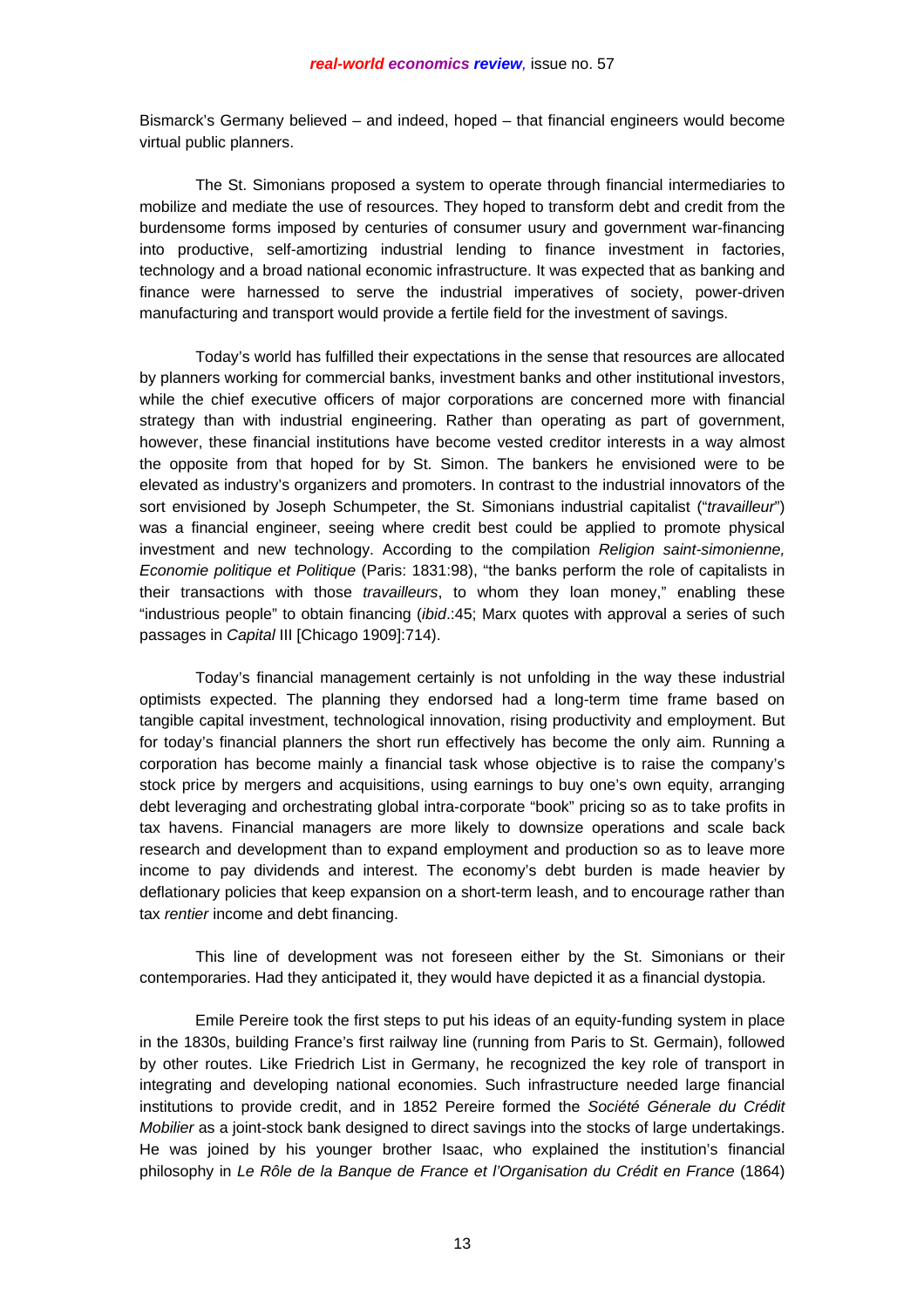and *La Politique Financière* (1879). The aim was to expand industrial production by providing long-term credit at a lower cost than was charged by banking families such as the Rothschilds who monopolized French finance at the time.

 To give industry freedom from the constraints imposed by mercantile banking practice, the Crédit Mobilier provided equity capital and bond financing. But this freer supply of long-term credit proved to be its undoing as the bank turned into a pyramid scheme. It borrowed at a low rate of interest and invested in the securities of its customers. When France's economy was thriving this strategy worked, but over the course of every business cycle a downturn comes when stock prices crash. It was at this point that the Crédit Mobilier suffered both as stockholder and as banker, for it had borrowed short and lent long-term. Its deposit liabilities remained fixed in the face of the economic crash that occurred in 1866.

 The Crédit Mobilier's close connections with Louis Napoleon's government prompted it to indulge in insider speculation that drove it bankrupt in 1867 and into liquidation in 1871. Rather than making loans the bank invested in the stocks and bonds issued by its customers. "The institution was in effect a gigantic holding company engaged in financing and managing industrial enterprises," notes George W. Edwards (*The Evolution of Finance Capitalism* [1938]:51). "The securities of the controlled companies were used as assets on which the Crédit Mobilier issued its own securities, to be sold to the public. For a number of years the Bank was highly successful, and performed notable service in promoting railroads and public utilities."

Financial scandals plagued the  $19<sup>th</sup>$  century's largest international investments, headed by the Suez and Panama Canal schemes (both of which had been early St. Simonian ideas), and by America's railway land grants to robber barons whose subsequent stock and bond waterings helped give high finance a bad name. As aggregations of finance capital grow larger and more closely linked to government, banking systems become ingrown and prone to "crony capitalist" insider dealing. There is a reason for this. Savings grow so rapidly at compound interest that savers and investors look for new types of outlet. Inevitably they must lower their standards and lend in an increasingly risky environment, as the risk is aggravated by the volume of debt itself.

 By the 1980s, for example, so large a supply of savings had mounted up in the United States that Drexel Burnham's crew of corporate raiders seemed a godsend when they financed their takeovers by high-interest junk bonds. When the dust settled they had left debtburdened companies in their wake and bankrupted many savings-and-loan associations and cost the Federal S&L Deposit Insurance Corp. (FSLIC) some \$300 billion. Japanese insider deals financed a real estate bubble by funneling bank loans to speculators and schemers. The bursting of the Asian Bubble in 1988 showed the extent to which modern financial systems lack the checks and balances needed to direct savings along more productive lines.

Today's market orthodoxy has inverted the  $19<sup>th</sup>$ -century reformers' spirit by endorsing financial gains indiscriminately. While credit is channeled to create an asset-price inflation, free riders gain wealth not so much by inherited privilege as by their insider contacts with banks. They borrow money to buy real estate and stocks when asset prices are rising, and stick the government's taxpayers with losses when asset prices turn down.

 The St. Simonian contribution was to emphasize the need for an efficient banking system to provide industry with long-term financing. The school's influence ranged from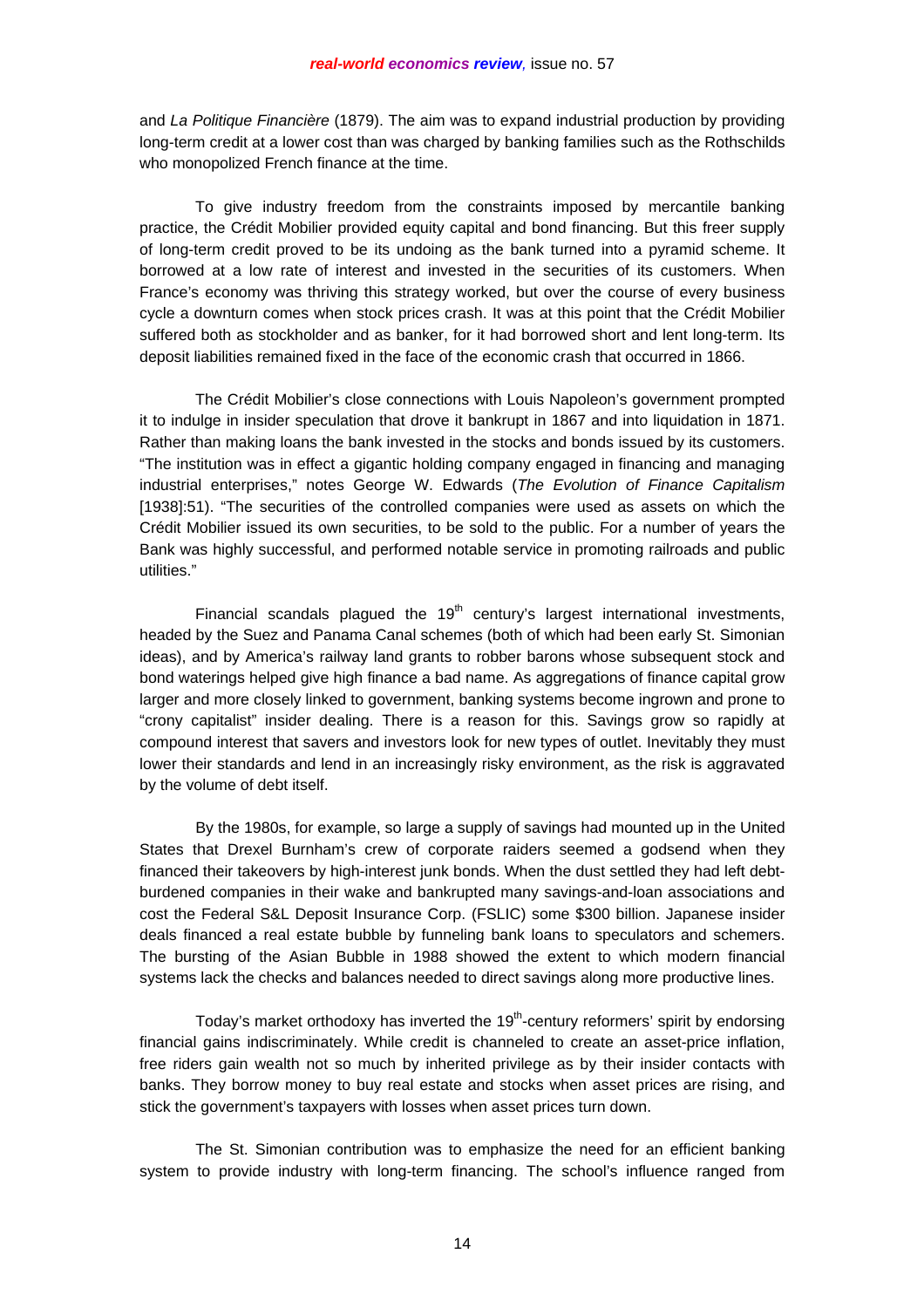socialists to German industrialists. As it was not anticipated that finance would overload industrial economies with debt, no one sought to develop a theory to quantify just how much debt economies could afford. No doubt the  $19<sup>th</sup>$  century's industrial optimists would have been surprised to learn the extent to which today's financial institutions aim not to fund industry but rather to load it down with debt and extract interest. And rather than funding public investment, financial institutions have set about privatizing and dismantling it, stripping away the moral authority with which the St. Simonian reformers, socialists, German bank theorists and other early advocates of industrial progress imbued public planning and enterprise.

#### **Marx's optimistic view of industrial finance capitalism**

 Engels (*Capital* III:710, fn 116) attributed Marx's ideas of how banking and finance were destined to be transformed by the economic imperatives of industrial technology to St. Simon, pointing out that Marx spoke "only with admiration" of his "genius and encyclopedic brain." To be sure, Marx criticized St. Simon's followers for being utopian in hoping to reconcile capital and labor. Yet although he spoke sarcastically of St. Simon's "worldredeeming credit-phantasies," he shared his financial optimism, most explicitly in asserting that the banking and credit system "signifies no more and no less than the subordination of interest-bearing capital to the conditions and requirements of the capitalist mode of production" (*Capital* III:704f.). What made industrial credit different "from usurer's capital" was "the totally changed character of the borrower . . . He receives credit in his capacity as a potential capitalist." Industrial credit would free society from the need to rely on the usurers' hoards of the past, and indeed from the short-term financial leash imposed by Anglo-Dutch mercantile banking.

 In his 1861-63 drafts for what would become the later volumes of *Capital*, Marx called the banking system "the most artificial and the most developed product turned out by the capitalist mode of production" (*Capital* III:712). Like the St. Simonians, he expected it to become society's means of planning the future, and believed as optimistically as they did that the needs of industry would transform the shape of lending and investment to finance capital formation on a global scale.

 Underlying this view was the perception that there are two ways for a loan to be repaid. If the proceeds are invested to produce a profit, borrowers can pay out of the revenue they earn; otherwise they must reduce their consumption or sell off their assets. Marx believed that productive lending would become the normal state of affairs, although he was one of the first "business cycle analysts" to describe how financial crises occurred periodically when gluts of unsold output led to collapsing prices and bankruptcies that transferred property from debtors to creditors. "Usury centralises money wealth, where the means of production are disjointed," Marx concluded (*ibid*.:700.). And as the means of production became more centralized, he added (*ibid*.:712), "it must be kept in mind that the credit system has for its premise the monopoly of the social means of production in the hands of private people (in the form of capital and landed property)."

 Loan balances doubled and redoubled by usury's own laws – the mathematics of compound interest – which were not rooted inherently in the economy's ability to pay and hence were independent of the mode of production. Interest-bearing debt "does not alter the mode of production, but attaches itself as a parasite and makes it miserable," Marx warned.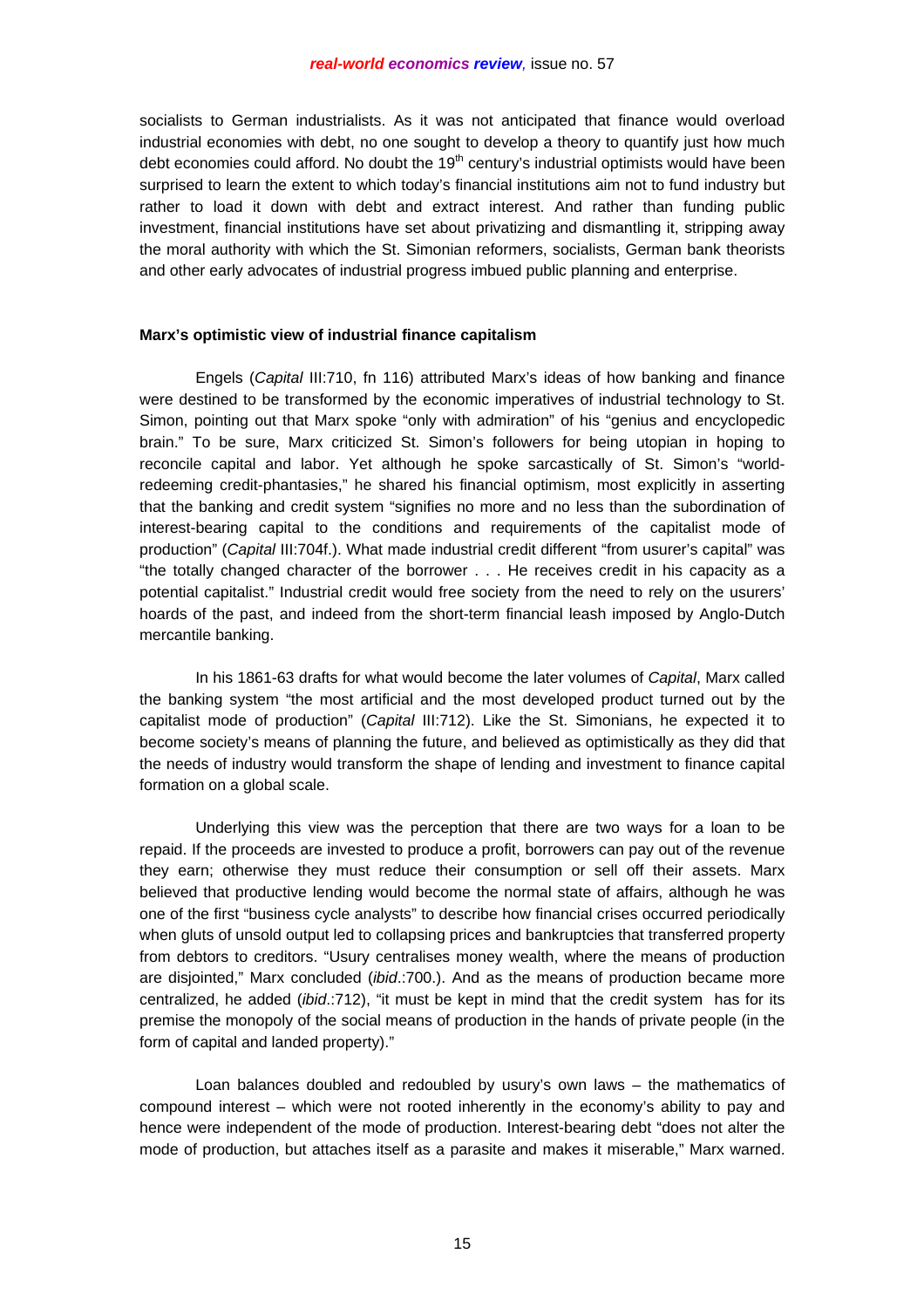"It sucks its blood, kills its nerve, and compels reproduction to proceed under even more disheartening conditions."

 Marx granted that the old reliance on usurers' credit would survive for "such persons or classes . . . as do not borrow in the sense corresponding to the capitalist mode of production" (*ibid*.:705). The usurious practice that survived from antiquity "does not confront the laborer as industrial capital" but "merely impoverishes this mode of production, [and] paralyzes the productive forces instead of developing them" (*ibid*.:699f.). As long as this form of capital exerted control over governments, industrialization would be thwarted and public revenue would be diverted to parasitic forms of finance, limiting the growth of markets by siphoning off labor's wages to pay interest on consumer purchases or other pressing needs. Distress borrowers would pledge (and in due course, forfeit) their collateral.

 Anticipating the arguments of Keynes in the 1930s, Marx criticized the Ricardian bullionists for demanding that governments protect the value of loans by imposing monetary deflation. This would stifle the market needed to call forth new investment. "The value of commodities is therefore sacrificed, for the purpose of safeguarding the phantastic and independent existence of this value in money," he warned (*ibid*.:607). "As money-value it is secured only so long as money itself is secure. For the sake of a few millions of money many millions of commodities must therefore be sacrificed," along with new investment and hiring.

 Nonetheless, he believed, the jockeying for position between financial and industrial capital would be settled in industry's favor in the end. "This violent fight against usury, this demand for the subordination of the interest-bearing under the industrial capital," Marx promised (*ibid*.:707), "is but the herald of the organic creations that establish these prerequisites of capitalist production in the modern banking system. The hard-money age of usury no longer would deter society from achieving its technological potential." The financial achievement of industrial capitalism would be to mobilize banking and finance as the tool of industry, creating new institutions to supply industrial credit on the basis of calculations of the borrower's ability to invest the loan proceeds profitably enough to pay the loan with its interest charges. By providing productive credit, the new industrial banking system "robs usurer's capital of its monopoly by concentrating all fallow money reserves and throwing them on the money-market, and on the other hand limits the monopoly of the precious metals themselves by creating credit-money."

 If economies were to avoid systemic crisis, they would have to carry the burden of financial claims accruing at compound interest, but Marx believed that industry's productive forces would be up to the task. So did most observers. Captains of industry were expected to steer the ship of state while industrial engineers would do the planning. Rather than watering stocks to load down enterprises with "fictitious capital" and ruining the world's colonial regions as they had done in Egypt and Persia, financiers would coordinate global industrialization. In the end, finance would adjust itself to the underlying "real" economy, becoming a subordinate and derivative layer. Future wealth creation would take the form of building up society's means of production and employment, not merely inflating stock market prices ("paper wealth").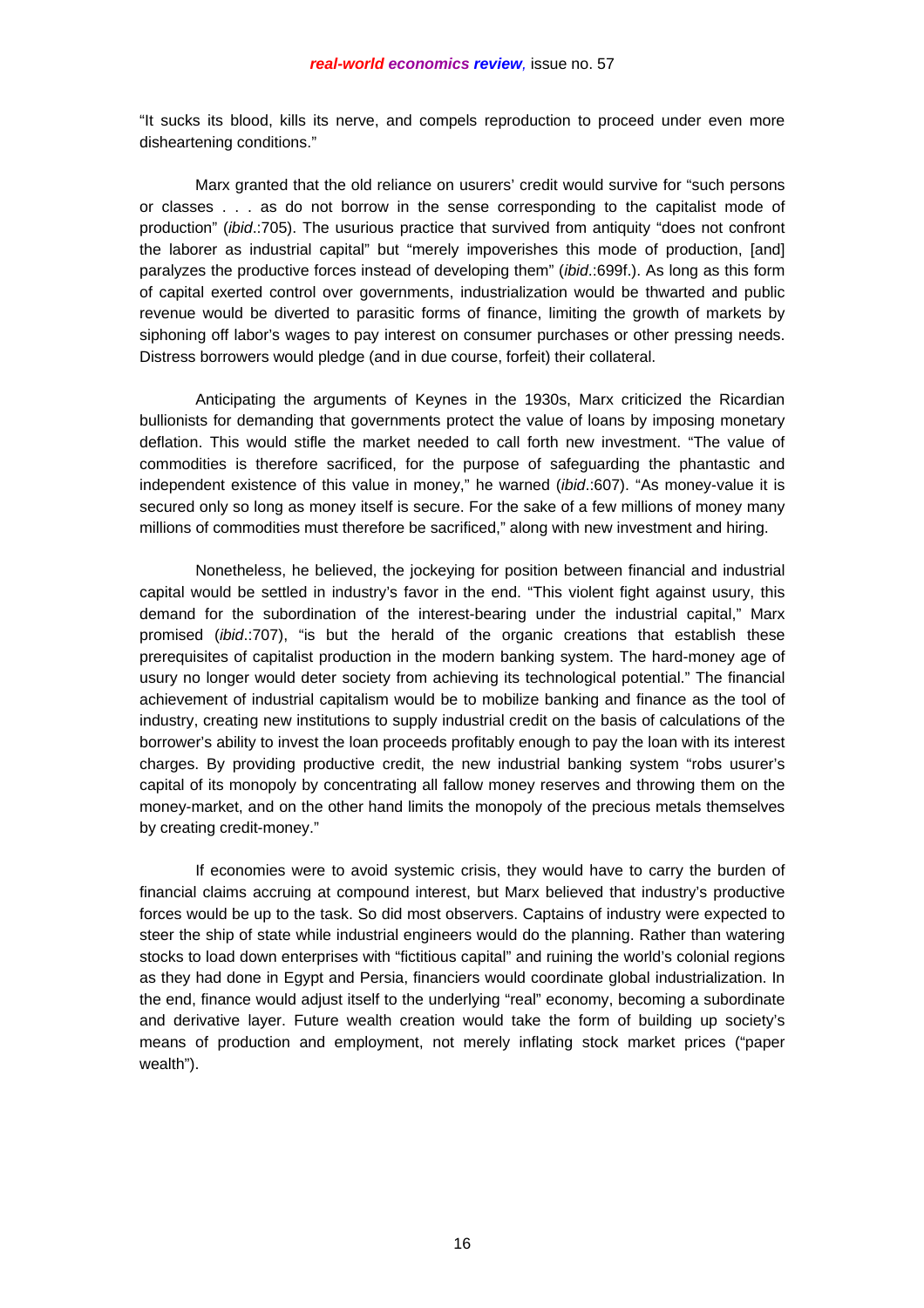#### **The post-classical reaction analyzes interest without examining money, credit or debt**

 Classical economics was inherently political by virtue of dealing with society's most basic dynamics. The labor theory of value isolated economic rent as constituting unearned income, an element of pricing that represented a free lunch rather than a cost element remunerating productive effort. To the extent that rent and interest could not be a bona fide production costs, they were brought under fire as appropriate sources of taxation or outright nationalization of the *rentier* claims and property rights that produced them. These policy conclusions made it inevitable that an individualistic and anti-government reaction would arise against the reformist spirit of J. S. Mill as a halfway house to the revolutionary conclusions of Marx.

 The first major shots were fired in 1871, by Anton Menger in Austria and Stanley Jevons in Britain. Looking at the economy from a psychological vantage point that placed consumers rather than employers and businesses at the center, the Austrian individualists and British utilitarians based their essentially microeconomic perspective on consumers choosing what products to buy and whether to consume them in the present or defer their gratification to the future in exchange for interest.

 The logical method was that of *ceteris paribus*, "all other things remaining equal." This created a world in which consumer utility, saving and interest were discussed as if all other elements of the economic system remained unchanged. By ignoring the economy-wide feedback of given actions, this approach made it possible to avoid thinking about the financial dynamics that shaped the  $19<sup>th</sup>$  and early 20<sup>th</sup> century.

 The psychological theory, for instance, discussed interest rates as reflecting the degree of impatience to consume goods in the present rather than in the future, without reference to the interaction between interest rates, exchange rates, prices and the magnitude of debt. William Nassau Senior's "abstinence" theory represented interest as payment for a sacrifice on the part of savers, a "factor return" to reward them for the "disutility" or "service" of not consuming their income on the spot but deferring their gratification. Everything appeared to be a matter of choice, not contractual necessity or economic need. The implication was that money was something concrete to be lent out. No reference was made to how credit was created or to the forfeiture of property that ensued when things went wrong. Yet the world's economies were being shaped by "things going wrong," that is, not according to the neat textbook models.

 If credit could be created at will, there would be no need for abstinence. Banks were corporate institutions, and had no psychology to consume, but a legal charge to accumulate profits without any diminishing psychic utility. A financially based theory would have focused on the banking system's credit creation and on the fact that governments were their major borrowers and Treasury bonds dominated financial markets and formed the banking system's reserves. It was for purely political reasons that they borrowed from domestic *rentiers* – owing most to the wealthiest ranks of the population – rather than taxing wealth more heavily or simply monetizing public debts.

 No gunboats appeared in this theorizing to enforce a creditor-oriented international diplomacy, nor were railway stock and bond waterings recognized. There was no coercion of debtors or no unearned free lunch for *rentiers* and stock jobbers. Such considerations went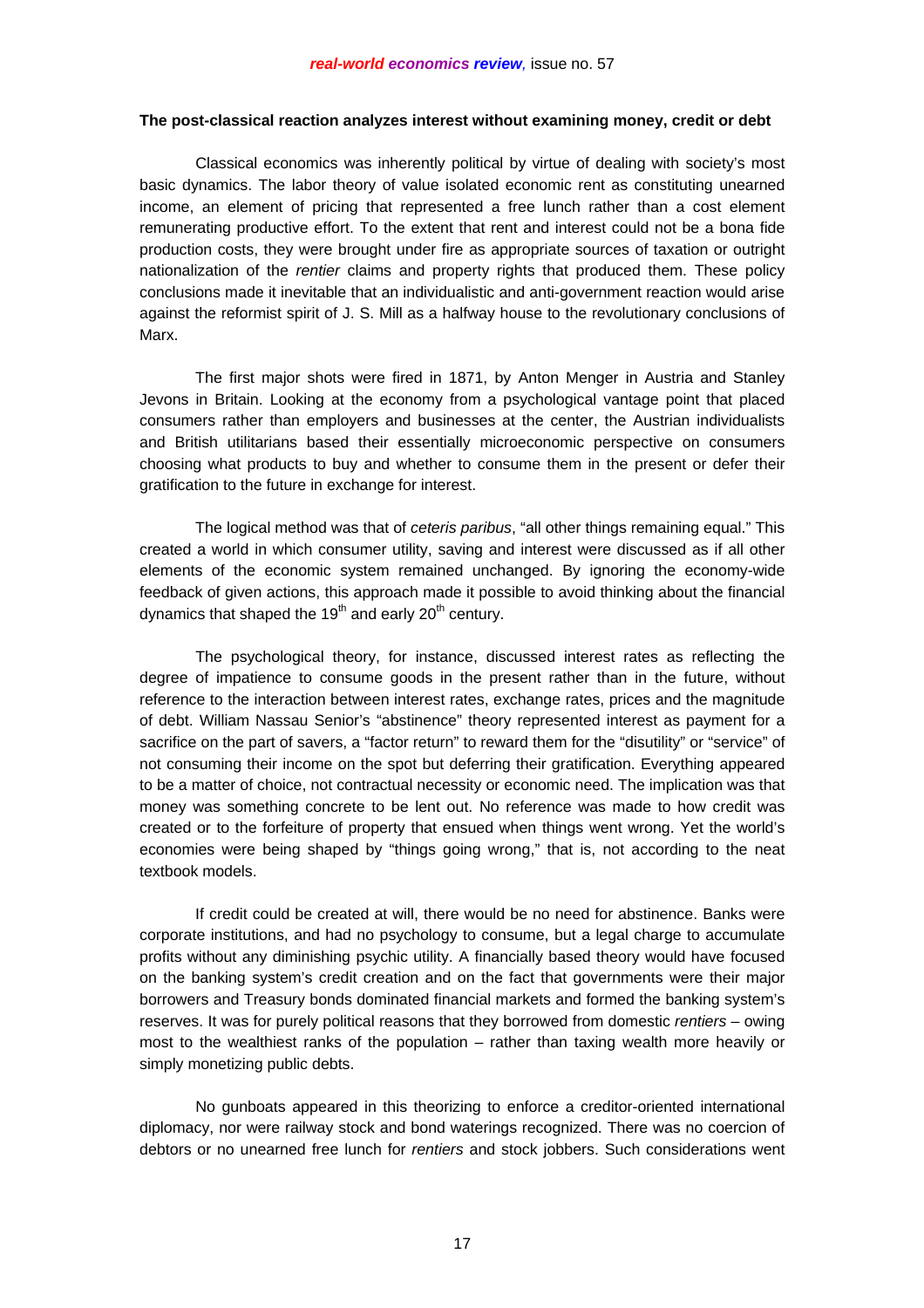beyond the measuring rod of utilitarian psychology, having disappeared into the miasma of *ceteris paribus*.

 Adam Smith estimated that businessmen operating with borrowed funds would pay half their profits to their backers as interest. The interest rate thus would be half the rate of gross profit prior to interest charges. A century later the Austrian economist Eugen von Böhm-Bawerk reversed the causality and made profit rates depend on the rate of interest. He pointed out that businessmen would not tie up their money in a venture unless they could make more by investing in time-taking "roundabout" production techniques than they could make simply by lending out their money. On this basis the primary return to industrial and finance capital alike was interest. Profit reflected the time needed to plan and put in place complex capital investments, factoring in the time process by discounting investments at the rate of interest.

 In the 1930s the Chicago economist Frank Knight explained that interest yields for business represented the risk premium over and above the basic interest rate offered by riskfree bonds. Interest thus was made primary, profit secondary rather than the system's key dynamic as had been the case in classical political economy.

 These theories of consumer preference for current over future consumption and other psychological or profit-rate considerations did not require a discussion of the financial system, its volume of debt and the impact of its carrying charges on economic activity. To avoid taking into account the phenomena of inflation and deflation, the evolution and polarization of wealth, and the ways in which debt service affects market demand and commodity prices, neoclassical economists discussed production and consumption as if people lived in a debtfree barter economy. Absolute values were lost sight of, as everything became a matter of ratios and proportions. As Keynes described the new orthodoxy: "Most treatises on the principles of economies are concerned mainly, if not entirely, with a real-exchange economy; and – which is more peculiar – the same thing is largely true of most treatises on the theory of money."<sup>[1](#page-16-0)</sup>

 Money was treated not as a political institution (*e.g*. to enable governments to pay their debts) but as a commodity whose value (and hence, the economy-wide measure of prices) was determined by supply and demand. This assumed that money was a fixed volume that could easily be defined. Credit made little appearance. However, Keynes warned, it would be a dangerous mistake for economists "to adapt the hypothetical conclusions of a real wage economics to the real world of monetary economics." The kind of thinking that underlay "real-exchange economics . . . has led in practice to many erroneous conclusions and

<span id="page-16-0"></span> 1 "A Monetary Theory of Production" [1933], in *The Collected Writings of John Maynard Keynes* 13: *The General Theory and After* (London 1973):409f. Along these lines Keynes criticized Alfred Marshall for stating explicitly in his 1890 *Principles of Economics* (pp. 61f.) "that he is dealing with *relative* exchange values. The proposition that the prices of a ton of lead and a ton of tin are £15 and £90 means no more to him in this context than that the value of a ton of tin in terms of lead is six tons . . . 'We may throughout this volume,' he explains, 'neglect possible changes in the general purchasing power of money. Thus the price of anything will be taken as representative of its exchange value relative to *things* in general' [Keynes's italics]. . . . In short, though money is present and is made use of for convenience, it may be considered to cancel out for the purposes of most of the general conclusions of the *Principles*."

If money is ignored, then so are savings, debts and their carrying charges. The role of money as a medium in which to pay debts is missed entirely, as is the monetization of debt in the form of free credit creation.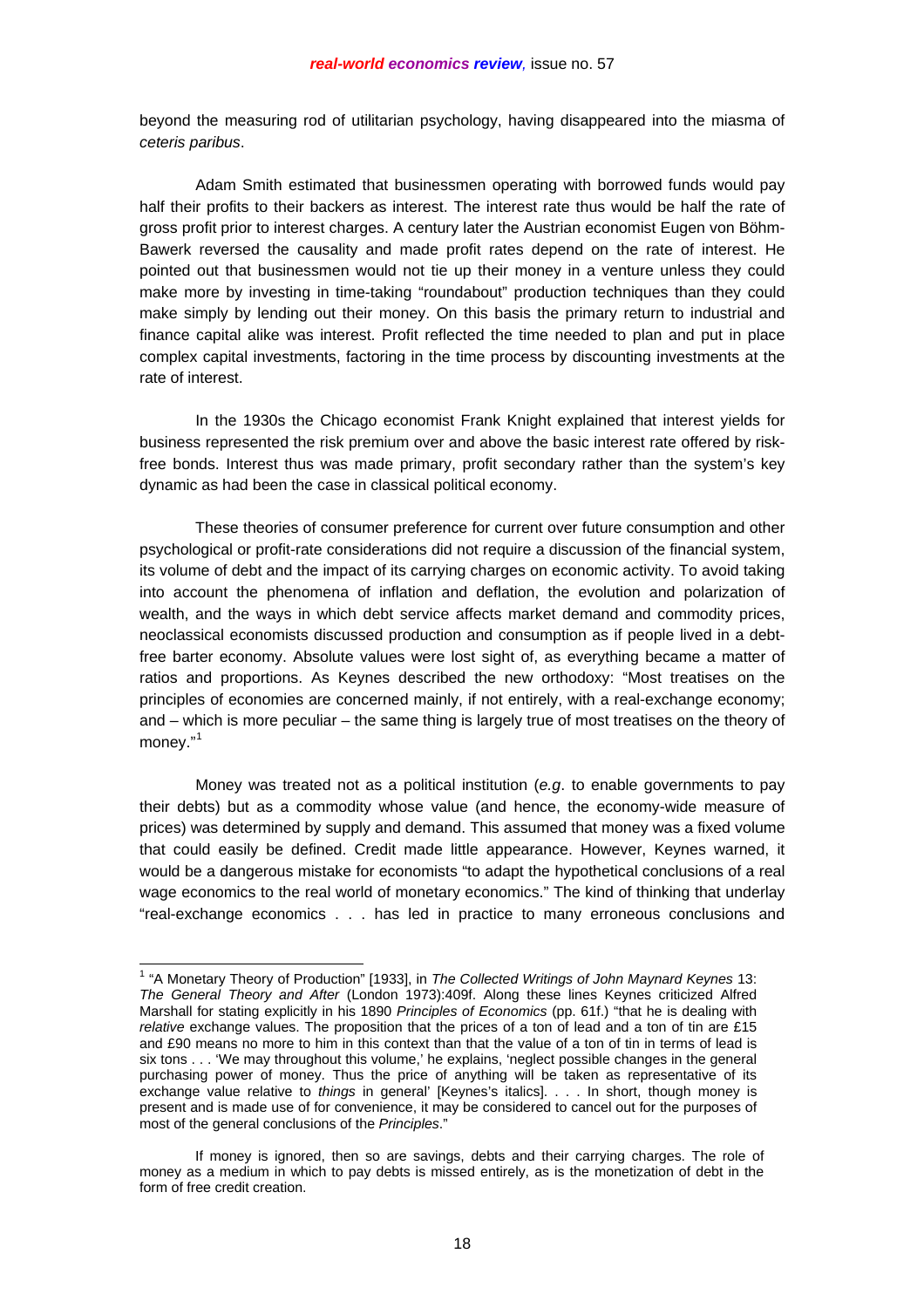policies" as a result of "the simplifications introduced. . . . We are not told what conditions have to be fulfilled if money is to be neutral."

 If money were not neutral, neither was the debt burden. Yet Milton Friedman theorized that:

Holders of foreign currencies [such as U.S. dollars] *want* to exchange them for the currency of a particular country in order to purchase commodities produced in that country, or to purchase securities or other capital assets in that country, *or to pay interest on or repay debt to that country*, or to make gifts to citizens of that country, or simply to hold for one of these uses or for sale . . . Other things the same, the more expensive a given currency, that is, the higher the exchange rate, the less of that currency will in general be demanded for each of these purposes.<sup>[2](#page-17-0)</sup> (italics added)

 The implication is that countries will elect to pay less on their foreign debts as the dollars in which these debts are denominated become more expensive. But in reality they have no choice. It is much the same when debtors have to pay their debts as domestic prices and incomes fall. The debt burden becomes heavier. Countries that try to pay less as the debt burden becomes more expensive to service are held in default and confronted with international sanctions, trade barriers and a loss of foreign markets. Price and income deflation thus not only shifts the proportions around, the basic structure is altered as a result of inexorable debt obligations

 Few economists bothered to specify the highly unrealistic conditions that would have to be met in order for monetary and credit disturbances, debt service and asset prices to be neutral. With sardonic humor Keynes observed that "The conditions required for the 'neutrality' of money, in the sense in which this is assumed in . . . Marshall's *Principles of Economics*, are, I suspect, precisely the same as those which will insure that crises *do not occur*. If this is true, the real-exchange economics, on which most of us have been brought up and with the conclusions of which our minds are deeply impregnated . . . is a singularly blunt weapon for dealing with the problem of booms and depressions. For it has assumed away the very matter under investigation." As John H. Williams, Harvard professor and advisor to the New York Federal Reserve Bank on the balance of payments observed: "About the practical usefulness of theory, I have often felt like the man who stammered and finally learned to say, 'Peter Piper picked a peck of pickled peppers,' but found it hard to work into conversation.'"[3](#page-17-1) Such criticisms could be levied with even greater force against economists who ignore the role of debt and the revenue that needs to be diverted to pay debt service.

 Economists who recognized that payment of debt service was not a part of the "real" economy but a subtrahend proposed that it be excluded from national income and product accounts altogether. Alfred C. Pigou reasoned in *The Economics of Welfare* (1920) that these accounts should exclude income "received by native creditors of the State in interest on loans that have been employed 'unproductively,' *i.e*., in such a way that they do not, as loans to buy railways would do, themselves 'produce' money with which to pay the interest on them. This means that the income received as interest on War loan – or the income paid to the State to provide this interest – ought to be excluded." One wonders what Pigou might have said about

<span id="page-17-0"></span> 2 Milton Friedman, "The Case for Flexible Exchange Rates," *Essays in Political Economics* (Chicago 1953), repr. in Caves and Johnson, eds., *Readings in International Economics* (Homewood, Ill. 1968):415.

<span id="page-17-1"></span><sup>3</sup> John H. Williams, "The Theory of International Trade Reconsidered" (1929), repr. in *Postwar Monetary*  Plans and Other Essays, 3<sup>rd</sup> ed. (New York: 1947):134f.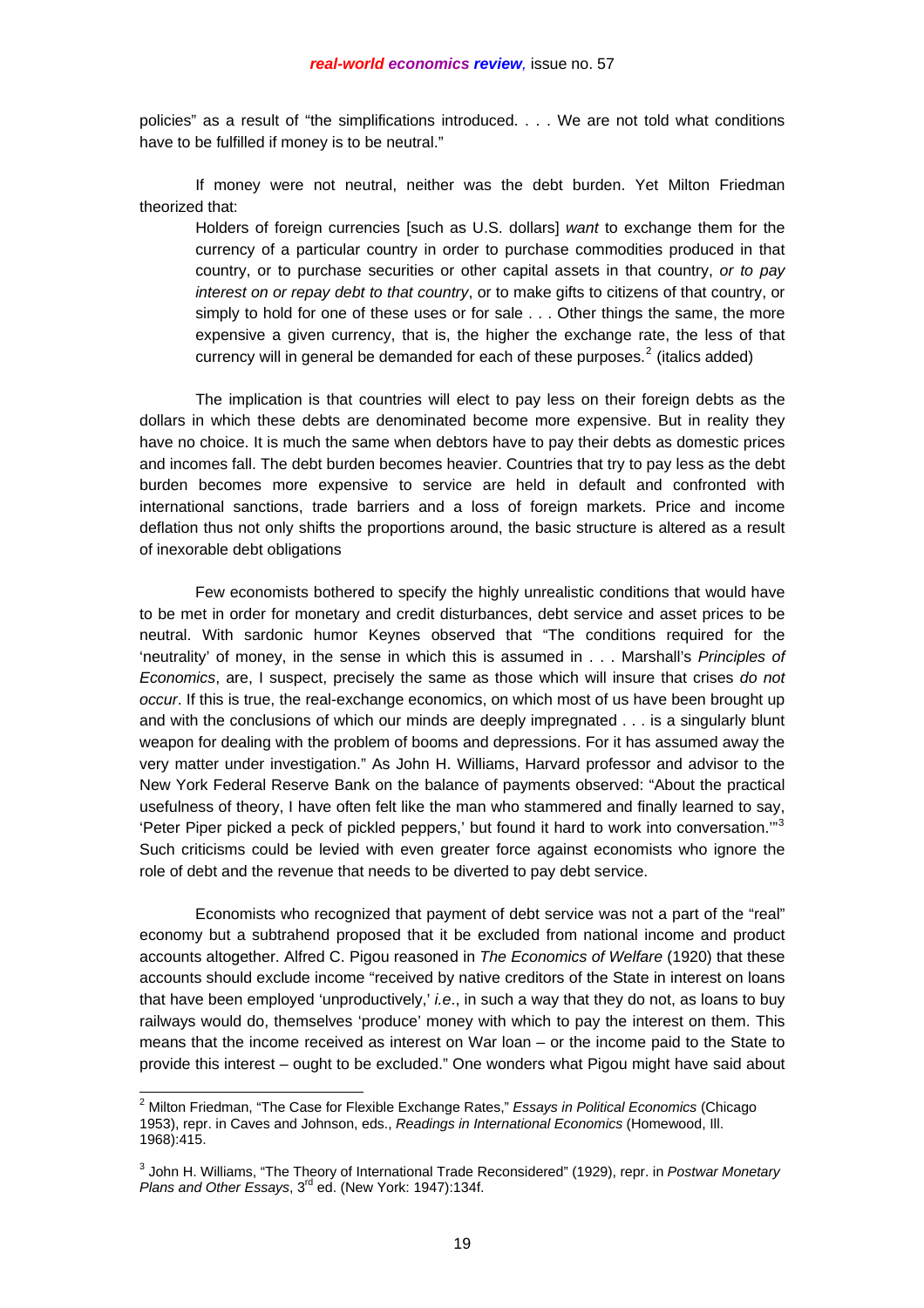the American practice of railroad directors issuing bonds to themselves gratuitously with no real quid pro quo. "Watering the stock," it was called.

 Excluding debt service from the statistics meant that its deflationary impact on incomes and prices – that is, the diversion of revenue from the production and consumption processes to pay debt service – could not be measured. The degree to which this debt service interfered with Say's law got lost.

 The limited scope of analysis suggested by Pigou's definition of economic welfare would be logical if the aim of economic accounts were just to trace the growth of output and consumption. But measuring debt deflation – the degree to which debt service absorbed the economy's revenue – requires a calculation of all interest payments. To the extent that *rentiers* spend their interest receipts on consumer goods and capital investment rather than plowing them back into new lending, such spending would appear in the national production and consumption statistics. But this is a relatively small phenomenon, although it is the narrow point on which neoclassical utilitarian theories of interest base themselves. To understand the dynamics of booms and depressions, debt pyramiding and economic polarization between creditors and debtors, it is necessary to take the financial system into account.

 Yet his is not what Keynes himself did. He discussed the rate of interest, saving and investment without integrating debt service into his income theory.

## **How Keynes discussed saving and investment without citing the role played by debt deflation**

 Keynes distinguished himself in the 1920s by defining the limits that existed to debt-servicing capacity,<sup>[4](#page-18-0)</sup> above all with regard to the Inter-Ally debts and German reparations stemming from World War I. By 1931 he was pointing out that "the burden of monetary indebtedness in the world is already so heavy that any material addition would render it intolerable. . . . In my own country it is the national debt raised for the purposes of the war which bulks largest. In Germany it is the weight of reparation payments fixed in terms of money. . . . In the United States the main problem would be, I suppose, the mortgages of the farmer and loans on real estate generally." He criticized deflationary monetary proposals as threatening to derange the financial superstructure of "national debts, war debts, obligations between the creditor and debtor nations, farm mortgages [and] real estate mortgages," throwing the banking system into jeopardy and causing "widespread bankruptcy, default, and repudiation of bonds."

 But by 1936, Keynes was concerned mainly with the shortfall in consumption resulting from people's propensity to save. Pointing out that new investment and hiring would not occur without stronger markets, his *General Theory of Employment, Interest and Money*  described the solution to lie in getting people to spend more. The countercyclical government hiring that he advocated would lead to budget deficits, which would have to be financed by debt. Yet Keynesian macroeconomics ignored the role of debt and its carrying charges. This was its major loose end, and the blind spot that has led to the most confusion.

<span id="page-18-0"></span> 4 "An Economic Analysis of Unemployment" (1931, repr. 1973:343-373).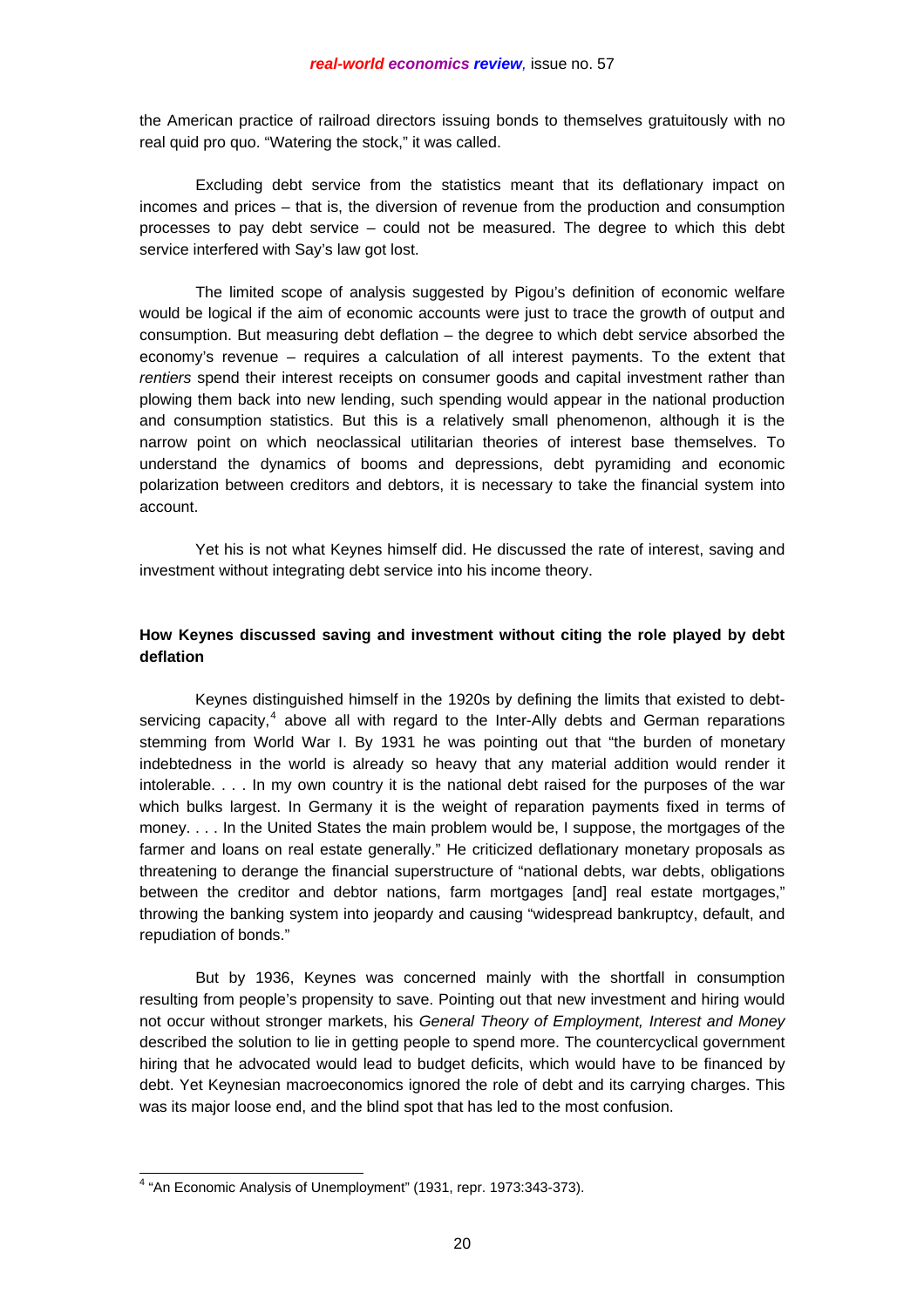Already in 1902, John Hobson's *Imperialism* warned that growing debt levels would lead to underconsumption. Creditors would collect money at home and search abroad for new fields to lend it out at relatively high rates, to less debt-ridden (hence, "younger") economies most in need of public infrastructure and other capital investment. This dynamic, Hobson believed, was the taproot of a new form of imperialism, one that had become financial rather than military in character.

 Keynes took exception to Hobson's underconsumptionist views. As late as 1931 he viewed the problem of recovery as one of lowering interest rates to make direct investment more remunerative than buying bonds (1973:356f.). Writing to Hobson, he expressed the hope that lower interest rates also would solve the problem of debt deflation, but admitted that public spending might be needed to fill the gap created by the diversion of revenue to service debts. Hobson's point "that 'money savings may continue to grow faster than they can be profitably invested' would only be the case in the event of the rate of interest failing to fall fast enough," Keynes believed. But if it fell to zero (as happened in Japan in the late 1990s), the only solution would be "more spending and less saving." Hobson reiterated that the rate of interest was only of limited efficacy. "In certain situations of boom or slump its action seems very slight and unreliable."<sup>[5](#page-19-0)</sup>

 Keynes came to accept this position five years later, by the time he published the *General Theory*. His description of the liquidity trap helped swing the political pendulum back toward government activism. The new public aim was to use deficit financing to pump enough income power into the economy to replace the purchasing power that debt service and other saving was removing from the private sector's spending stream. In time, Keynesian-type liberalism would call for government spending to employ labor that would spend its income on goods, whose sale would provide profits for industrial investors. "The system is not selfadjusting," he wrote in 1933 (repr. 1973:491), "and, without purposive direction, it is incapable of translating our actual poverty into our potential plenty." Expenditures that pushed the U.S. Government budget \$1 billion into deficit in 1931, he told an American audience (1973:356ff.), "are just as good in their immediate effects . . . as would be an equal expenditure on capital works; the only difference – and an important one enough – is that in the former case we have nothing to show for it afterwards." The same was true of war spending, of course.

 Keynes understood the financial sector as clearly as any economist of his day, yet he wrote in a way that diverted attention from the deflationary character of debt. Blaming high interest rates for inducing savers to buy financial securities that not find a counterpart in new direct investment, he went so far as to call for "euthanasia of the *rentier*." He criticized Say's Law (that production creates its own demand), but did not make clear what proportion of saving resulted from debt service; that is, he did not distinguish loan repayments from fresh discretionary saving. National income statistics count paying off a debt as "saving," because it is a negation of a negation (debt).

 Having spent years emphasizing that debt payments are not a matter of discretion but reflect contractual obligations, Keynes dropped this idea in his *General Theory*. He confused matters by defining "saving" as tangible direct investment in factories, machinery, construction and other means of production. (His use of the word "hoarding" had connotations of money kept in a mattress, but its more prevalent forms were "indirect" investment in securities and debt pay-downs.) The role of debt and debt-service remained the missing link in his

<span id="page-19-0"></span> 5 Letters to Hobson dated Oct. 2 and 14, 1931, in Keynes, *Collected Writings* 13 (1973:330-336).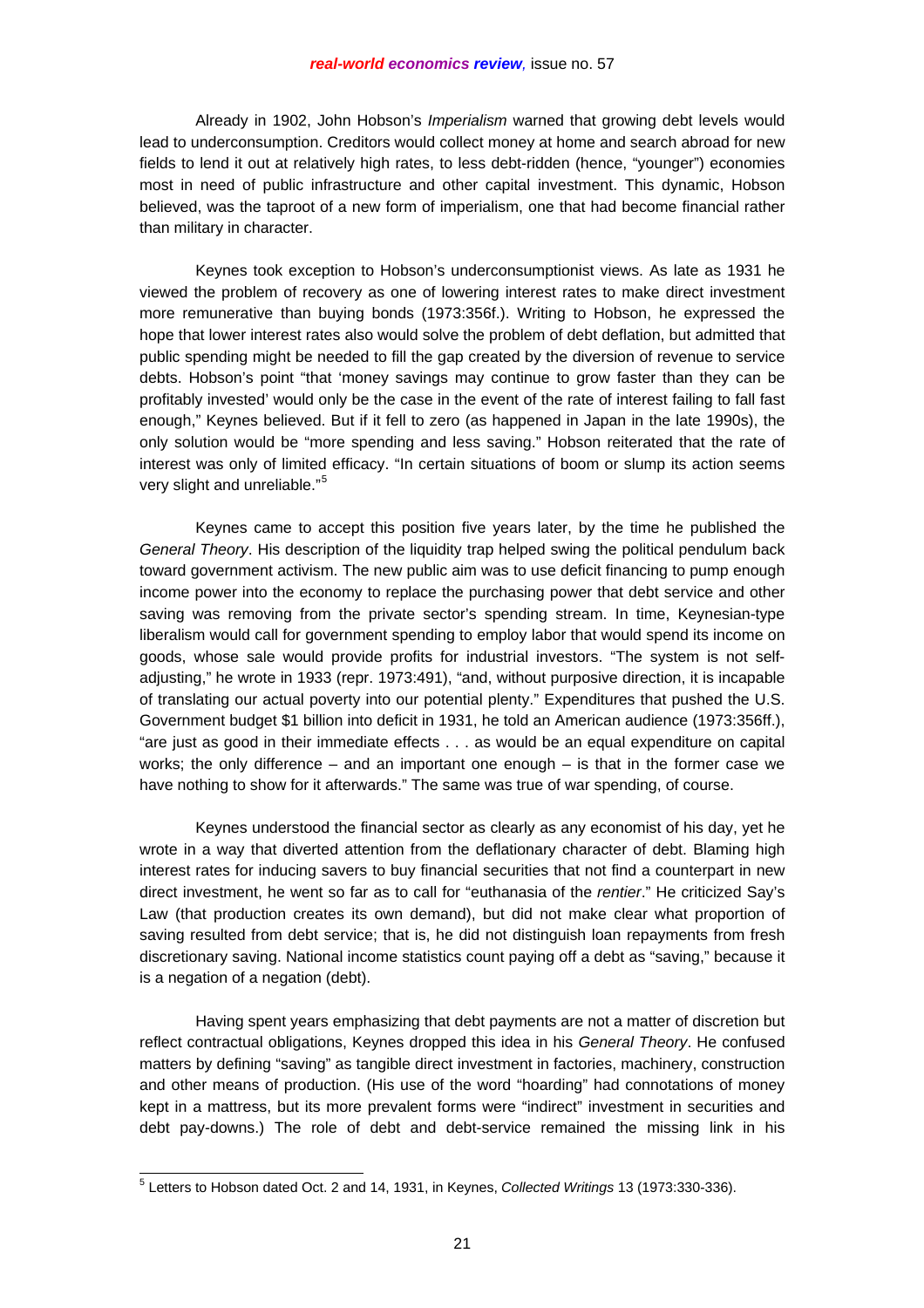theoretical exposition, and it was not noted clearly by his followers in Britain, the United States or other countries.

 In a 1934 article Keynes noted that anyone who did not accept the idea that economies adjusted automatically to any external disturbance – in particular to debt problems – was labeled a crank. He placed himself in their ranks, and his *General Theory* acknowledged the writings of the Swiss-German economist Silvio Gesell as representative of this approach. On the other hand, he noted: "The strength of the self-adjusting school depends on its having behind it almost the whole body of organised economic thinking and doctrine of the last hundred years. This is a formidable power. . . . It has vast prestige and a more far-reaching influence than is obvious. For it lies behind the education and the habitual modes of thought, not only of economists, but of bankers and businessmen and civil servants and politicians of all parties."<sup>[6](#page-20-0)</sup>

 Keynes acknowledged that he still had one foot in the orthodox tradition. In the end, all he could do was blame economists for not having developed "a satisfactory theory of the rate of interest" to serve as the regulator of saving, investment and employment. But how could this be done, without tracing the effect of interest rates on the doubling times of debts, the economy's ability to pay, and the structural consequences of forfeiture under distress conditions?

#### **How debt and interest rates are autonomous from the "real" economy**

 Keynes was not the first economist pointing to savings as not being an unalloyed benefit. Marx had described how the "new aristocracy of finance, a new sort of parasites in the shape of promoters, speculators and merely nominal directors . . . demands . . . precisely that others shall save for him" (*Capital* III:519f.). The saving in this case take the form of debt repayment with interest, much as British money lenders advertise that buying a home helps buyers save by building up equity via their mortgage payments each month. The liquid savings of course accrue to the lenders, not the debtors. But it was mainly fringe groups that warned of the collision course between the debt overhead and the "real" economy's production and consumption trends.

 From the Austrians through Fisher and Keynes, economists sought to deduce the rate of interest on the basis of consumer utility and capital productivity. Their dream of integrating the determination of interest rates into price and value theory was something like trying to untangle the Book of Revelation. Their search to discover a neat mathematical solution, determinable in advance, culminated in Keynes's attempts to formulate a "monetary theory of production" incorporating interest rates and money. Unfortunately, he was mixing apples and oranges. The source of confusion lay in the notion that money and credit have a tangible, real cost of production that can be factored into a general, integrated theory of production, investment and employment.

 In reality no such unified field theory is possible. At first glance it might seem that a "real" cost of interest might be imputed by calculating and pro-rating the administrative and overhead costs incurred by banks and other creditors, taking into account their loss ratios to assign appropriate risk premiums. But an analysis of their income and expense accounts

<span id="page-20-0"></span> 6 "Poverty in Plenty: Is the Economic System Self-Adjusting?" *The Listener*, Nov. 21, 1934 (repr. 1973:488).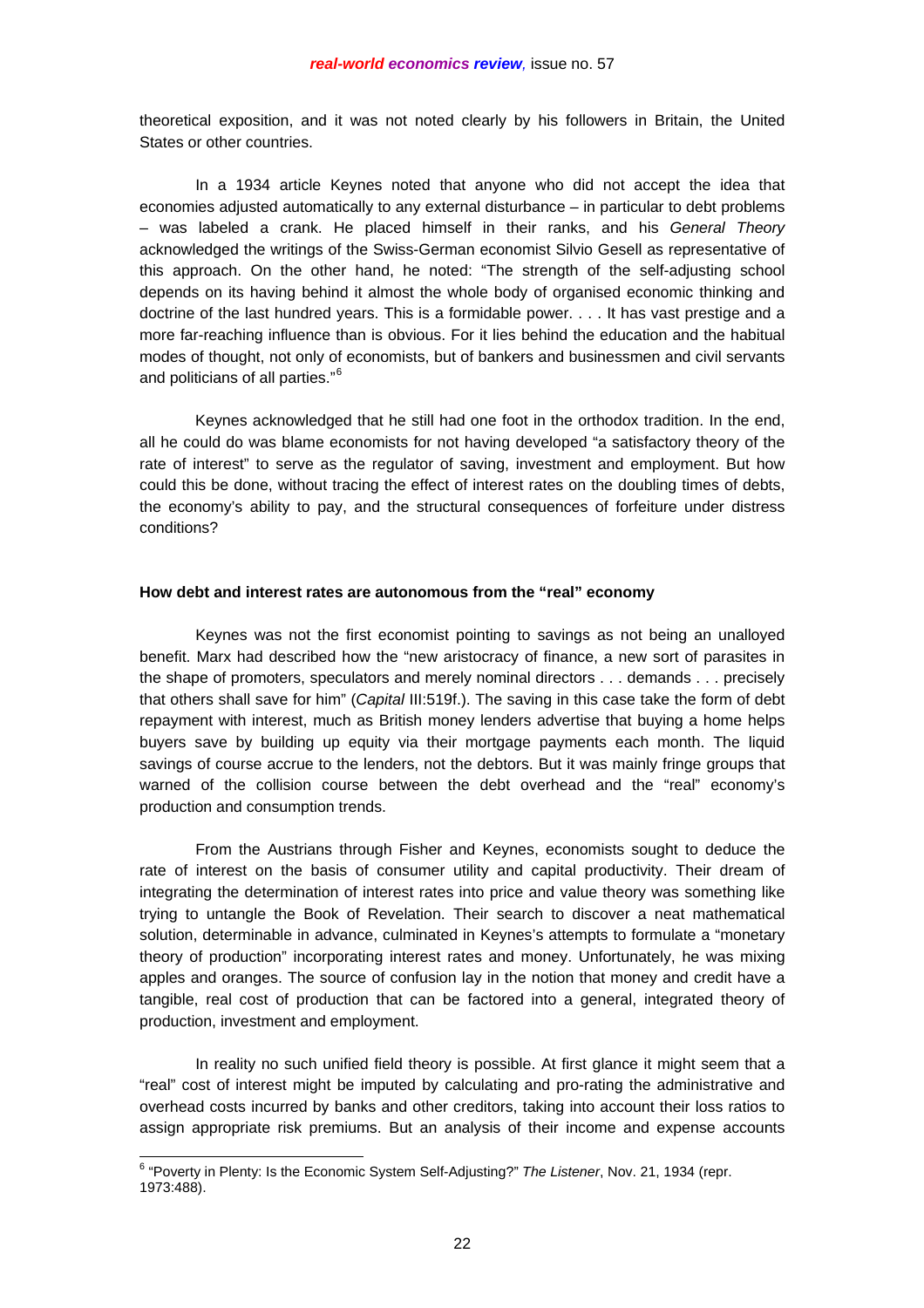shows how tautological such a measure would be. Salaries and bonuses, dividends and reserve funds or new projects (including mergers and acquisitions) reflect whatever revenue creditors obtain. Such pseudo-costs are after-the-fact, not foreseeable in advance in the sense that labor, materials and capital-goods costs are foreseeable.

 The reality is that credit has no cost of production beyond a modest administrative overhead. Interest rates have no determinate foundation in the "real" economy's production and consumption functions, although they intrude into that system's circular flow. Such charges therefore cannot be assigned to labor or other "real" costs of production, but the administered prices for interest and underwriting fees are akin to economic rent, out of which the financial sector's bloated salaries and bonuses are paid.

 The credit system's dynamics are based on the flow of funds and terms of debt repayment that form a system no more intrinsically linked to the economics of production and consumption than is the weather. When the financial and "real" spheres intersect, they do so in the way that comets intersect with the planetary system, sometimes with devastating collisions that abruptly alter trajectories. To extend the analogy to include compound interest, one should imagine the havoc that would be wreaked by comets whose mass was growing by x% in real terms each year, relative to the constant mass of the planets. The chance of crashes increases exponentially under such conditions, and their consequences become larger.

 Mathematical sophistication is of little help when applied to what is assumed to be a debt-free economy. Without analyzing the degree to which wages, profits, rents and taxes are burdened by interest payments to creditors, economic theory will be unable to provide meaningful forecasts or policy recommendations. It was on this ground that Keynes chided economists for reasoning as if the world operated on a barter basis. They used *ceteris paribus* methodology to prevent monetary "distortions" from interfering with their analysis of wages, profits and rents, neglecting to add financial reality back into the picture they were drawing. The study of banking and credit was shunted aside into a sub-discipline, to be analyzed in isolation from "real exchange" problems. This missed the point that finance ultimately is more real than barter exchange, as money is the objective of businesses and consumers alike.

 Finance and interest cannot be derived from production and consumption functions, but their impact on these functions can be traced, just as the impact of weather can be traced after the fact, but not explained as a product of economic conditions. A credit-based theory of pricing would start with the perception that debt service represents a rising share of the cost of producing and distributing goods and services. Today, the major factors determining international cost differentials are variations in the costing of capital – not only the rate of interest but also debt/equity ratios, loan maturities, depreciation and tax schedules. These are not production costs but are imposed from outside the real-cost system.

 Matters are aggravated by the fact that goods and services are sold in markets where debt service absorbs a rising share of the revenue of labor, business, real estate and government. This causes a debt deflation that reduces the economy's ability to buy products, even while rising debt service adds to production costs. No meaningful analysis of demand – or of the degree to which Say's Law applies – can be drawn up without taking the volume of debt service into account.